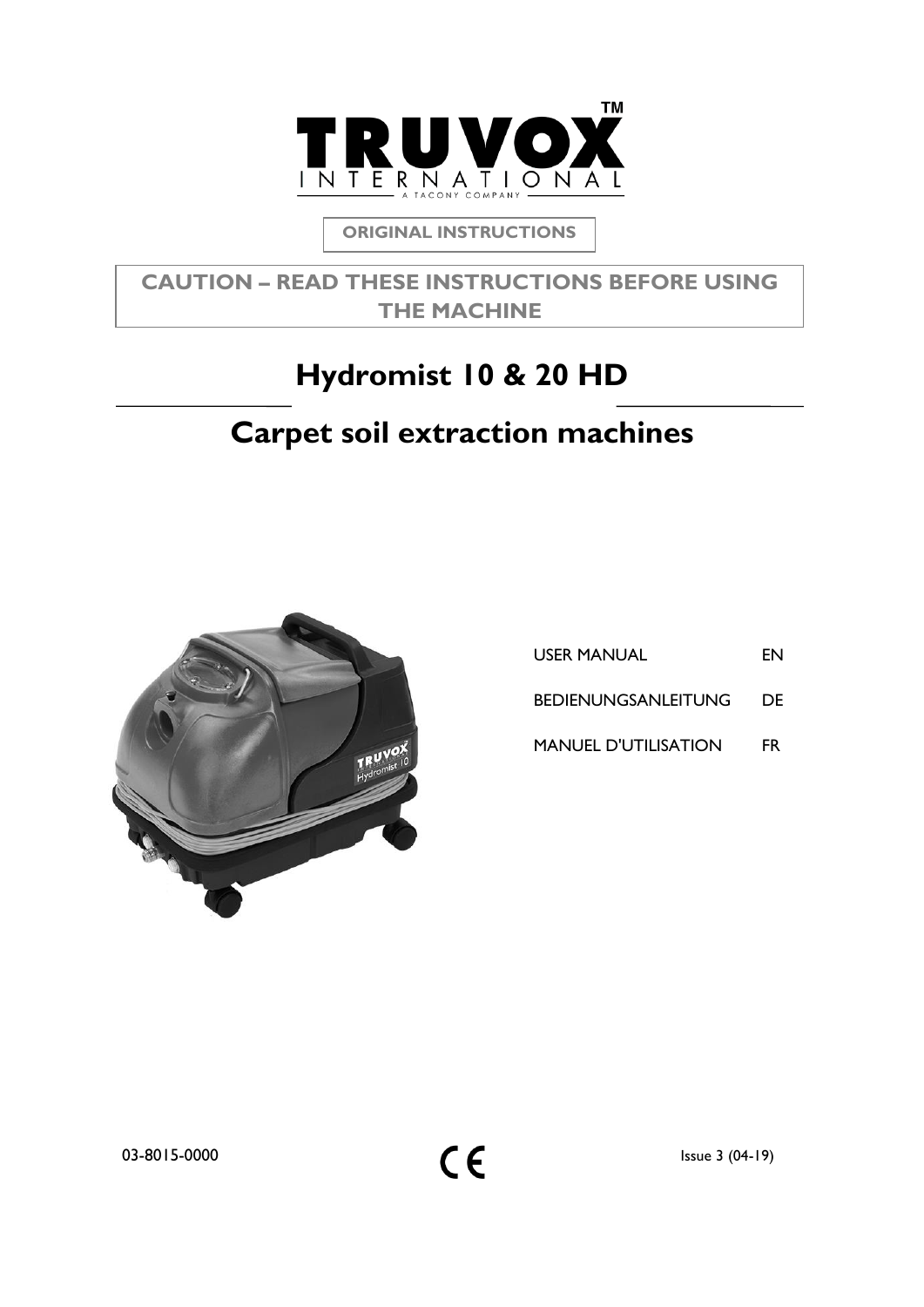#### **IMPORTANT BEFORE USE READ THESE INSTRUCTIONS AND RETAIN FOR FUTURE REFERENCE**

#### **INTRODUCTION**

The following instructions contain important information about the machine and safety advice for the operator. Equipment must be operated, serviced and maintained in accordance with the manufacturer's instructions. If in doubt contact the supplier of your machine.



#### **Read all instructions before using the machine**

#### **PRODUCT INFORMATION**

The Hydromist range of carpet soil extraction machines are designed for the efficient cleaning of carpets and upholstery. This machine is for indoor use only. The machine is intended for commercial use, for example in hotels, schools, hospitals, factories, shops, offices, rental businesses and other than normal housekeeping purposes.

#### **TECHNICAL SPECIFICATIONS**

**EC Declaration of Conformity**

Machine Type: Carpet soil extraction machines Model: HM10…, HM10HD…, HM20HD…,

This machine is in conformity with the following EU directives:

- Machinery Directive 2006/42/EC
	- The EMC Directive 2014/30/EU

Applied harmonised standards: EN60335-1, EN60335-2-68, EN55014-1, EN55014-2, EN62233, EN61000-3-2, EN61000-3-3

Truvox International Limited Unit C (East), Hamilton Business Park, Manaton Way, Botley Road, Hedge End, Southampton, SO30 2JR, UK

Malcolm Eneas Operations Manager Southampton, 21/08/2018

| Model                              |                          | <b>Hydromist 10</b>        | <b>Hydromist IOHD</b>        | <b>Hydromist 20HD</b>      |  |
|------------------------------------|--------------------------|----------------------------|------------------------------|----------------------------|--|
| <b>Product Code</b>                |                          | <b>HM10</b>                | HM10HD                       | HM20HD                     |  |
| Voltage AC (~)/ Frequency          | V/Hz                     | 230/50-60                  | 230/50-60                    | 230/50-60                  |  |
| Vacuum Motor Power                 | W                        | 1100                       | 1100                         | 1100                       |  |
| Airflow rate                       | $\mathsf{II}/\mathsf{s}$ | 32.2                       | 32.2                         | 32.2                       |  |
| Solution Flow rate                 | l/min                    | 1.0                        | 1.8                          | 1.8                        |  |
| Vacuum / Water lift                | kPa / mmwg               | 21/2141                    | 21/2141                      | 21/2141                    |  |
| Solution tank capacity             | litres                   | 10                         | 10                           | 20                         |  |
| Recovery tank capacity             | litres                   | 10                         | $\overline{10}$              | 20                         |  |
| Pump type                          |                          | Magnet                     | Diaphragm                    | Diaphragm                  |  |
| Pump power                         | W                        | 48                         | 40                           | 40                         |  |
| Pump pressure                      | bar/psi                  | 5/72.5                     | 5/72.5                       | 5/72.5                     |  |
| Sound pressure level               | dB(A)                    | 78                         | 78                           | 78                         |  |
| Dimensions $(L \times W \times H)$ | cm <sub>2</sub>          | $51 \times 37.5 \times 43$ | $51 \times 37.5 \times 43$   | $51 \times 37.5 \times 54$ |  |
| Weight                             | kg                       | 16.5                       | 19.5                         | 22                         |  |
| Hose length                        | m                        | 3                          | 3                            | 3                          |  |
| Cable length                       | m                        | 10                         | 10                           | 10                         |  |
| Warranty                           |                          |                            | I year subject to conditions |                            |  |

Handle vibration does not exceed 2.5 m/s<sup>2</sup> when operating on a smooth floor surface.

 Noise levels measured at a distance of 1 metre from machine and 1.6 metres above floor, when operating on a hard floor. Measurements recorded using a hand held meter.

 Above dimensions are approx. Since the company's policy is to continuously improve the product, there could be changes without prior notice.

#### **WASTE ELECTRICAL & ELECTRONIC EQUIPMENT (WEEE)**



**DO NOT** dispose of this device with unsorted waste. Improper disposal may be harmful to the environment and human health. Please refer to your local waste authority for information on return and collection systems in your area.

#### **IMPORTANT SAFETY ADVICE**

The safety information described in this manual provides basic precautions and supplements standards in force in the country where the machine is used.



This symbol warns the operator of hazards and unsafe practices which could result in severe personal injury or death.

**WARNING – to reduce the risk of injury, electric shock or fire.**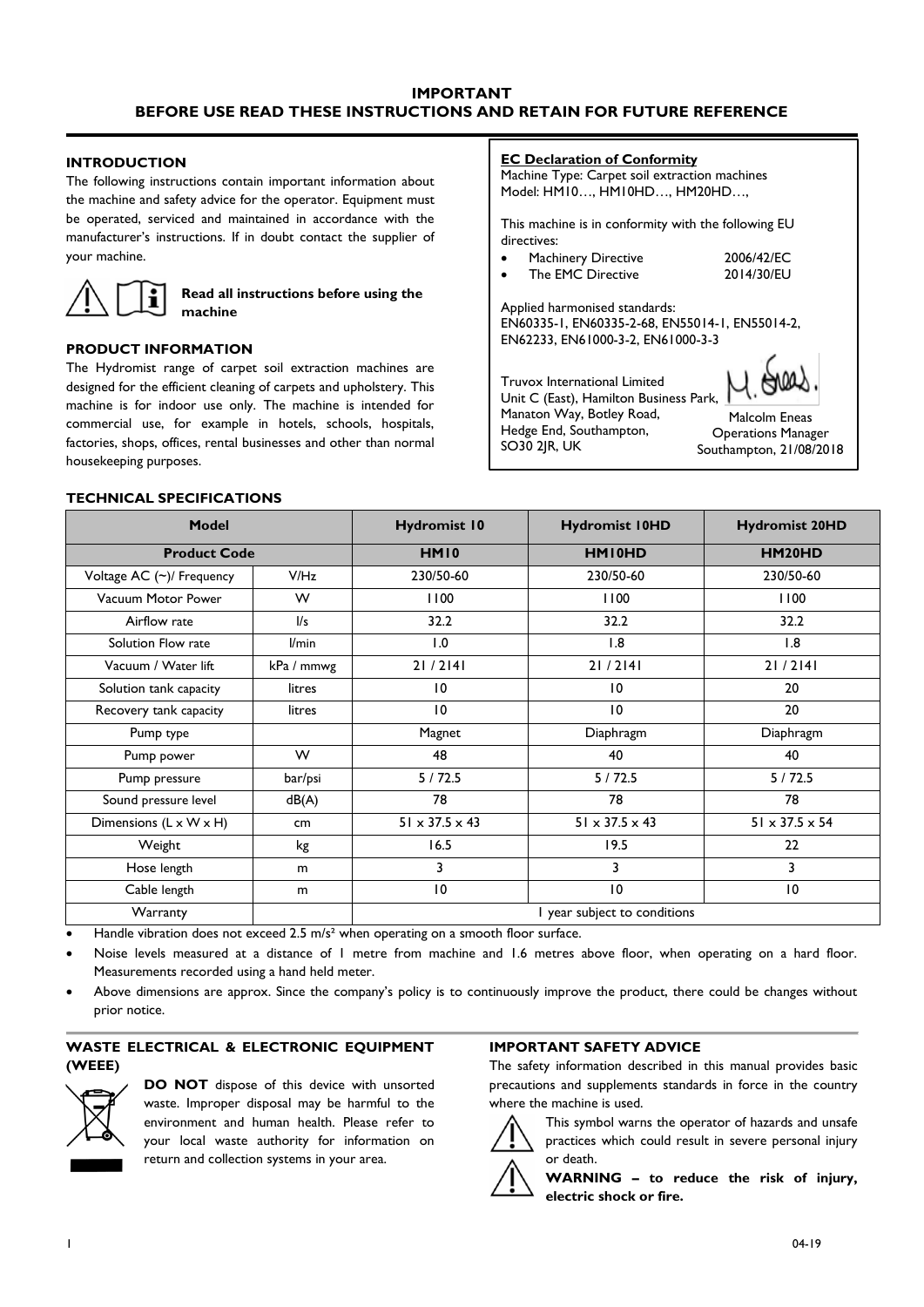- 1. This machine must only be used for the manufacturer's approved application as described in this manual.
- 2. The machine must be unpacked and assembled in accordance with these instructions before connecting to the electrical supply.
- 3. Only genuine accessories and spare parts provided with the machine or those approved by the manufacturer should be used. The use of other accessories may impair the safety of the machine. All repairs must be performed by a qualified service agent.
- 4. **DO NOT** modify the machine from its original design.
- 5. Operators must be fully trained in the use of the machine in accordance with these instructions, able to perform regular user maintenance and the correct selection of accessories.
- 6. Operators should be physically capable to manoeuvre, transport and operate the machine.
- 7. Operators should be able to recognise unusual operation of the machine and report any problems.
- 8. This machine is not intended for use by persons (including children) with reduced physical, sensory or mental capabilities, or lack of experience and knowledge, unless they have been given supervision or instruction concerning use of the machine by a person responsible for their safety.
- 9. Keep children and unauthorised persons away from the machine when in use. **DO NOT** use as a toy.
- 10. **DO NOT** use if it has been damaged, left outdoors or dropped in water.
- 11. **DO NOT** use where hazardous dust is present.
- 12. **DO NOT** use in an explosive atmosphere.
- 13. **DO NOT** pick up or use near flammable or combustible fluids, hazardous dusts or vapours.
- 14. **CAUTION** If it is suspected that there is hazardous dust or flammable/corrosive material, stop cleaning the area immediately and consult your superior.
- 15. **DO NOT** use to clean up any burning or lighted materials such as cigarettes, matches, ashes or other combustible objects.
- 16. Only use the machine on firm level surfaces. **DO NOT** use on a gradient or slope of more than 2%.
- 17. **DO NOT** use on rough uneven surfaces e.g. industrial or coarse concrete surfaces.
- 18. **DO NOT** use outdoors e.g. on patios, decks or rough surfaces.
- 19. **CAUTION** This machine is for dry indoor use only and should not be used or stored outdoors in wet conditions.
- 20. Take care when using a machine near the top of stairs to avoid overbalancing.
- 21. **DO NOT** cover the machine when in use.
- 22. **DO NOT** leave machine running unattended.
- 23. **DO NOT** wash and vacuum corrosive, flammable and/ or explosive liquids, even if diluted.
- 24. **WARNING** Should foam/liquid emit from the machine exhaust, switch off immediately.
- 25. Keep hair, loose clothing, hands, feet and all other parts of the body away from openings and moving parts.
- 26. **DO NOT** put any object into openings. **DO NOT** use with any opening blocked; keep free of dust, debris and anything that may reduce airflow.
- 27. **DO NOT** use volatile or combustible solvents (e.g. diesel/petrol/IPA/trichloromethane) nor any corrosive, toxic or highly irritant substances to wash floors, even if diluted. In the event of accidental contact with any such

substances(e.g. due to spills) follow the decontamination procedures in force at the user site.If in any doubt about the condition of the machine, contact Truvox or the dealer/agent who supplied the machine.

- 28. Wear suitable footwear to avoid slipping.
- 29. **DO NOT** operate the machine if it malfunctions or is damaged in any way. Contact an authorised service agent for repair or adjustments.
- 30. **DO NOT** leave the machine connected to the electricity supply when not in use, always remove the plug from the socket-outlet.
- 31. **WARNING DO NOT** fill the machine with water hotter than 40ºC.
- 32. Never use excessive foaming or highly corrosive cleaning solutions.
- 33. Warm water can be used to aid cleaning, however this can increase the risk of colours fading and carpets to shrink.



- 34. **DO NOT** operate the machine with a damaged power cord or plug, or after the machine malfunctions or is damaged in any way. Contact an authorised Service Agent for repair or adjustment.
- 35. The machine must be kept clean and in good condition with regular inspections of the power cord and plug for signs of any damage. If any parts are damaged they shall only be replaced by an approved part by the manufacturer, its service agent or a similar qualified person in order to avoid a hazard.
- 36. Only replace the power cord with the type specified in the instruction manual.
- 37. When unplugging, pull the plug, not the power cord.
- 38. **WARNING**: Keep the power cord clear of moving parts.
- 39. **DO NOT** kink or twist the power cord and keep cord away from heated surfaces.
- 40. The power cord plus any extension leads should not exceed 30 metres in total. The cross section of an extension cable wiring must be at least 2.5mm².
- 41. **DO NOT** pull or carry by the power cord. **DO NOT** use cord as a handle, close door on cord or pull cord around sharp edges or corners.
- 42. Switch off the machine before removing the plug.
- 43. **DO NOT** operate switches or touch the mains plug with wet hands as this may cause electric shock.
- 44. This machine should always be connected to a fully earthed power supply of the right voltage and frequency.
- 45. The machine shall be disconnected from its power source when not in use and before commencing cleaning of the machine or maintenance and when replacing parts or accessories, by removing the plug from the socket-outlet.

#### **CLEANING AGENTS**

- 1. When using cleaning and care agents, the manufacturer's danger wanings must be followed and protective goggles and clothing must be worn.
- 2. Only use low-foaming, non-combustible cleaning agents which do not contain generally health-hazardous substances.
- 3. Please ensure that after each use any chemical residue is rinsed out with clean water.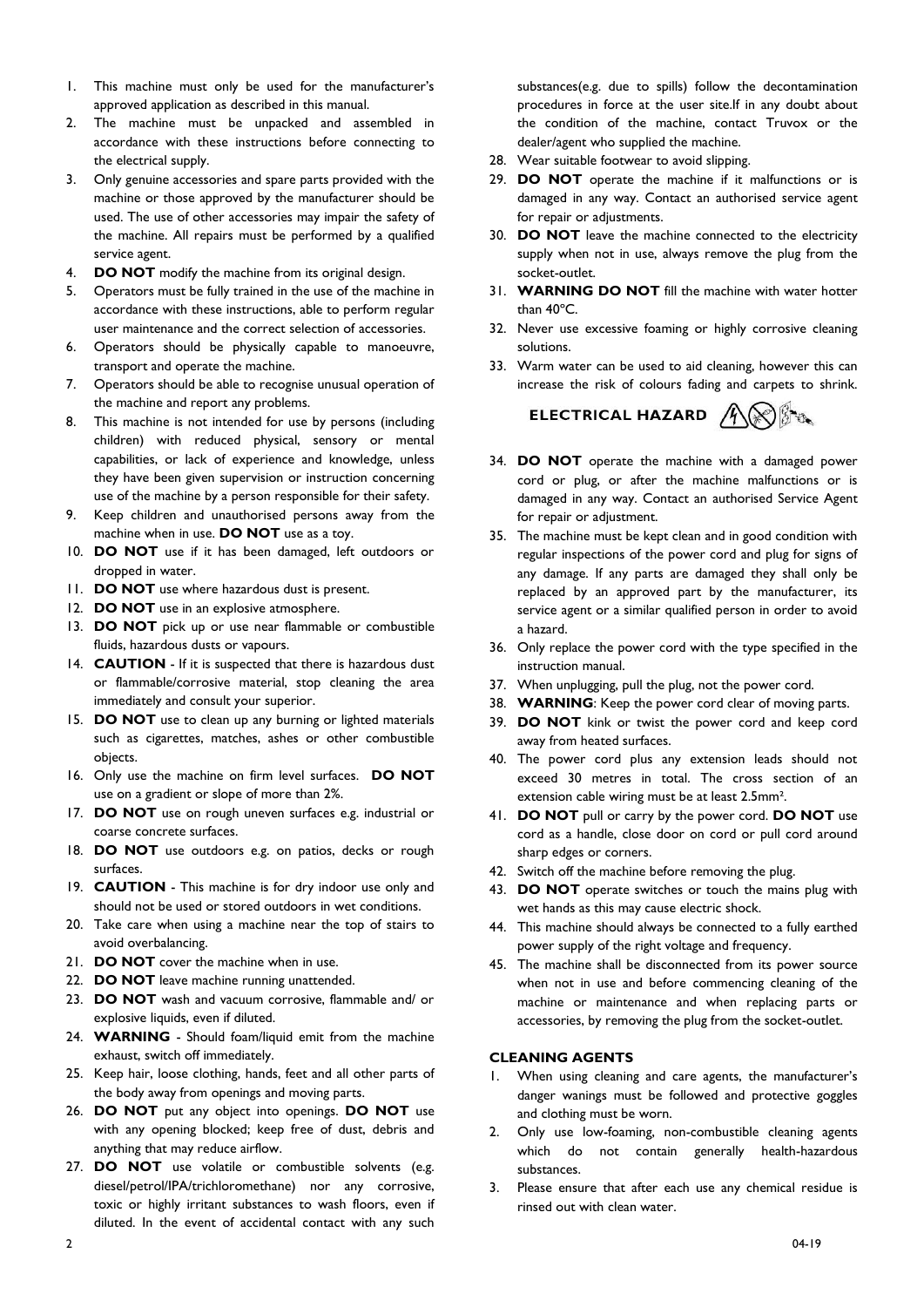#### **TRANSPORTING THE MACHINE**

- Take extreme care when moving the machine up or down steps or stairs.
- Incorrect lifting techniques may result in personal injury. We advise that the manual handling regulations are followed. Carefully wrap the power cord and store in dry indoor location.
- **DO NOT** expose the machine to rain or moisture.
- When transporting the machine ensure that all components, tanks and removable parts are securely fastened, and that the power cord and plug are not trailing.
- **DO NOT** attempt to lift the machine without assistance.
- **DO NOT** lift or transport the machine whilst containing liquid as this will add considerably to the weight.

#### **STORAGE**

- Always switch off the machine after use.
- Store the machine in a dry indoor area only.
- Wrap the power cord around the body of the machine ensuring that the plug is not trailing on the floor.
- Always switch off, empty, wipe down and dry the machine after use.
- Both the solution and recovery tanks should be emptied and flushed out with clean water to ensure the seals and pumps are free from any cleaning detergents.
- **IMPORTANT** To dispose of unused cleaning solution, comply with the standards in force in the country in which the machine is being used.
- We recommend running the vacuum motor for approx. 2 minutes after use to eliminate condensation within the machine body, thus ensuring the motor and particularly the bearings remain dry.

#### **MAINTENANCE**

**WARNING - Before undertaking maintenance operations or adjustments switch off machine and unplug from the electricity supply.**

**IMPORTANT – All other servicing and repairs should only be performed by a Truvox engineer or Authorised Service Agent.**

**IMPORTANT** – Should the machine fail to operate please refer to the fault diagnosis section in the back of this instruction manual. If the problem / remedy is not listed please contact Truvox Customer Service Department for rapid attention.

The machine requires minimum maintenance apart from the following checks by the operator prior to use:

- Body of the machine Clean with a damp cloth.
- Power cord Regularly inspect sheath, plug and cord anchorage for damage or loose connection. Only replace the power cord with the type specified in these instructions.
- Solution tank Check water flow, if restricted inspect hoses and tubes for blockage or kinks.
- Solution tank Check filter is clean and undamaged. A damaged or missing filter must be replaced or damage to pump head and spray jet could occur.
- Vacuum filter Check the vacuum filter is clean and replace as appropriate.
- Hose, wand and vacuum accessories Check and remove any debris or lint build-up from the head.

 Spray jet – Check jet for blockage and full spray pattern. Blow through jet to clean. **DO NOT** use a pin, as this could damage the jet.

#### **AFTER SALES SERVICE**

Truvox machines are high quality machines that have been tested for safety by authorised technicians. It is always apparent that after longer working periods, electrical and mechanical components will show signs of wear and tear or ageing. To maintain operational safety and reliability the following service interval has been defined: Every year or after 250 hours. Under extreme or specialised conditions and/or insufficient maintenance, shorter maintenance intervals are necessary. Use only original Truvox spare parts. Use of other spare parts will invalidate all warranty and liability claims. Should you require after sales service please contact the supplier from whom you purchased the machine, who will arrange service. Repairs and servicing of Truvox products should only be performed by trained staff. Improper repairs can cause considerable danger to the user.

#### **GUARANTEE**

Your product is guaranteed for one year from the date of original purchase, or hire purchase, against defects in materials or workmanship during manufacture. Within the guarantee period we undertake at our discretion, to repair or replace free of charge to the purchaser, any part found to be defective, subject to the following conditions:

#### **CONDITIONS**

- 1. Claims made under the terms of the guarantee must be supported by the original invoice/bill of sale issued at the time of sale, or the machine Serial No.
- 2. For claims under this guarantee contact the supplier from whom you purchased the product who will arrange the appropriate action. Do not initially return the product as this could result in transit damage.
- 3. Neither Truvox nor its distributor shall be liable for any incidental or consequential loss.
- 4. This guarantee is governed by the laws of England.
- 5. This guarantee does not cover any of the following:
	- Periodic maintenance, and repair or replacement of parts due to normal wear and tear.
	- Damage caused by accident, misuse or neglect, or the fitting of other than genuine Truvox parts.
	- Defects in other than genuine Truvox parts, or repairs, modifications or adjustments performed by other than a Truvox service engineer or authorised service agent.
	- Costs and risks of transport relating directly or indirectly to the guarantee of this product.
	- Consumable items such as power cords, brushes, drive discs, filters, belts, vacuum skirts and other similar items.

This guarantee does not affect your statutory rights, or your rights against the supplier arising from their sales or purchase contract. Truvox International Limited policy is one of continual product development and we reserve the right to alter specifications without prior notice.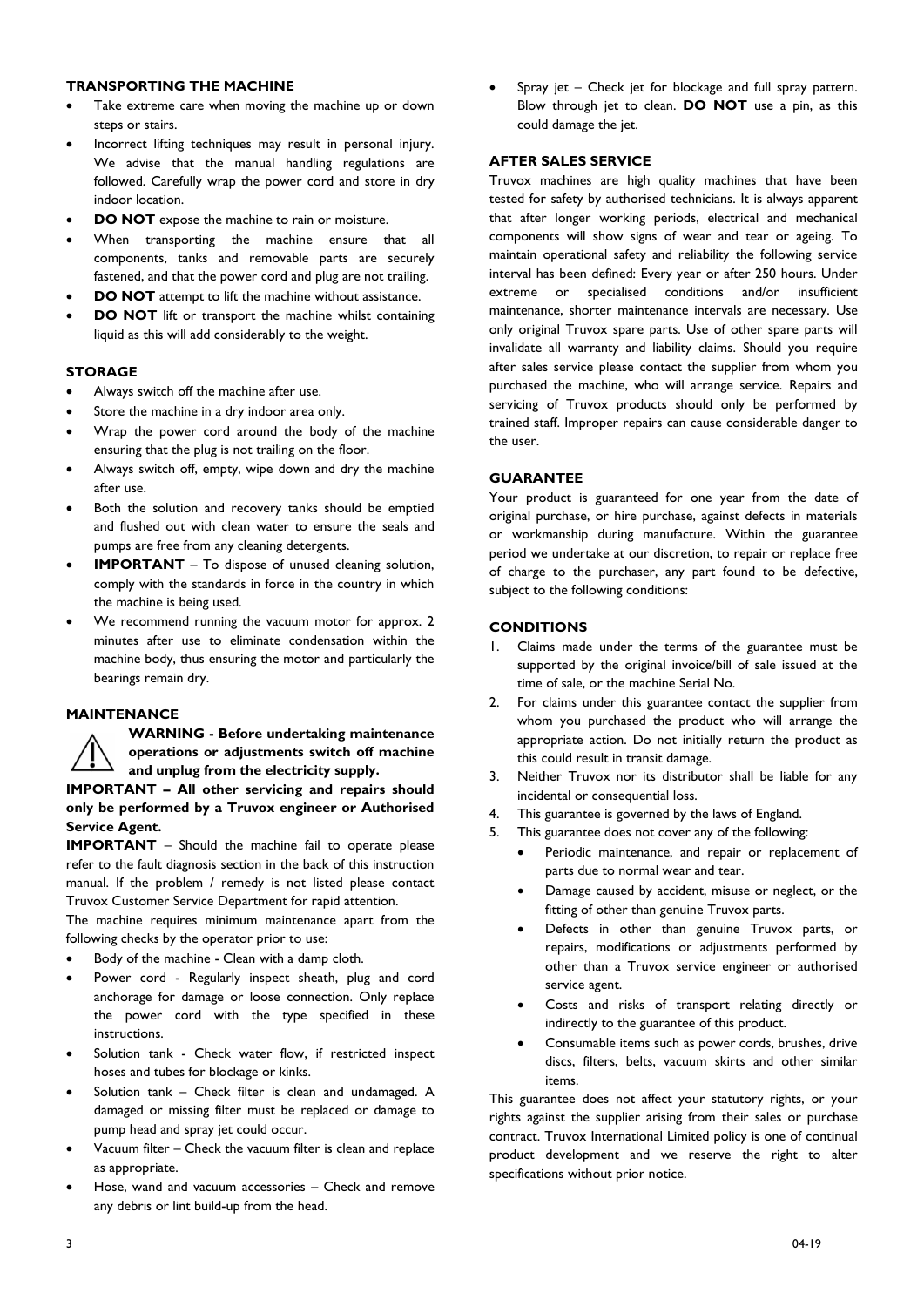#### **RECOMMENDED SPARES & ACCESSORIES**

|                                                  | HM10/HM10HD/HM20HD |
|--------------------------------------------------|--------------------|
| <b>Standard carpet tool</b>                      | 93-0140-0000       |
| Heavy duty carpet tool                           | 93-0141-0000       |
| Standard upholstery tool                         | 93-0142-0000       |
| Heavy duty upholstery tool                       | 93-0143-0000       |
| 3 metre vacuum and solution hose                 | 93-0125-0000       |
| Hose bag for storage of hose and upholstery tool | 03-6029-0000       |

#### **FAULT DIAGNOSIS**

The following simple checks may be performed by the operator. If the machine is still not working, please contact your local Service Agent:

| <b>Trouble</b>                                | <b>Reason</b>                                  | <b>Remedy</b>                                                             |  |
|-----------------------------------------------|------------------------------------------------|---------------------------------------------------------------------------|--|
| The spray pump and vacuum do not<br>work      | Lack of voltage/electrical supply<br>$\bullet$ | Check fuse *, power cord, plug and socket<br>٠<br>outlet                  |  |
| Machine is not spraying solution              | Can you hear the pump running?<br>٠            | If no, please contact your Service Agent.<br>٠                            |  |
|                                               |                                                | If yes, see below.<br>٠                                                   |  |
|                                               | Solution tank is empty<br>٠                    | Fill solution tank<br>٠                                                   |  |
|                                               | Solution feed filter is blocked                | Check the solution feed filter for blockages and<br>٠<br>signs of damage  |  |
| Machine is not spraying<br>solution<br>evenly | Spray nozzle is blocked<br>٠                   | Check the spray pipe and nozzle for blockages<br>٠<br>and signs of damage |  |
|                                               | Solution feed filter is blocked<br>٠           | Check the solution feed filter for blockages and<br>٠<br>signs of damage  |  |
| Loss of vacuum suction                        | Recovery tank is full<br>٠                     | Empty recovery tank<br>٠                                                  |  |
|                                               | Blocked hose or wand                           | Check the wand and hose for blockages and<br>٠<br>signs of damage         |  |

\* If the fuse blows several times, the machine should be checked by an authorised Service Agent.

### **PLEASE REFER TO THE BACK OF THE MANUAL FOR PICTORIAL INSTRUCTIONS**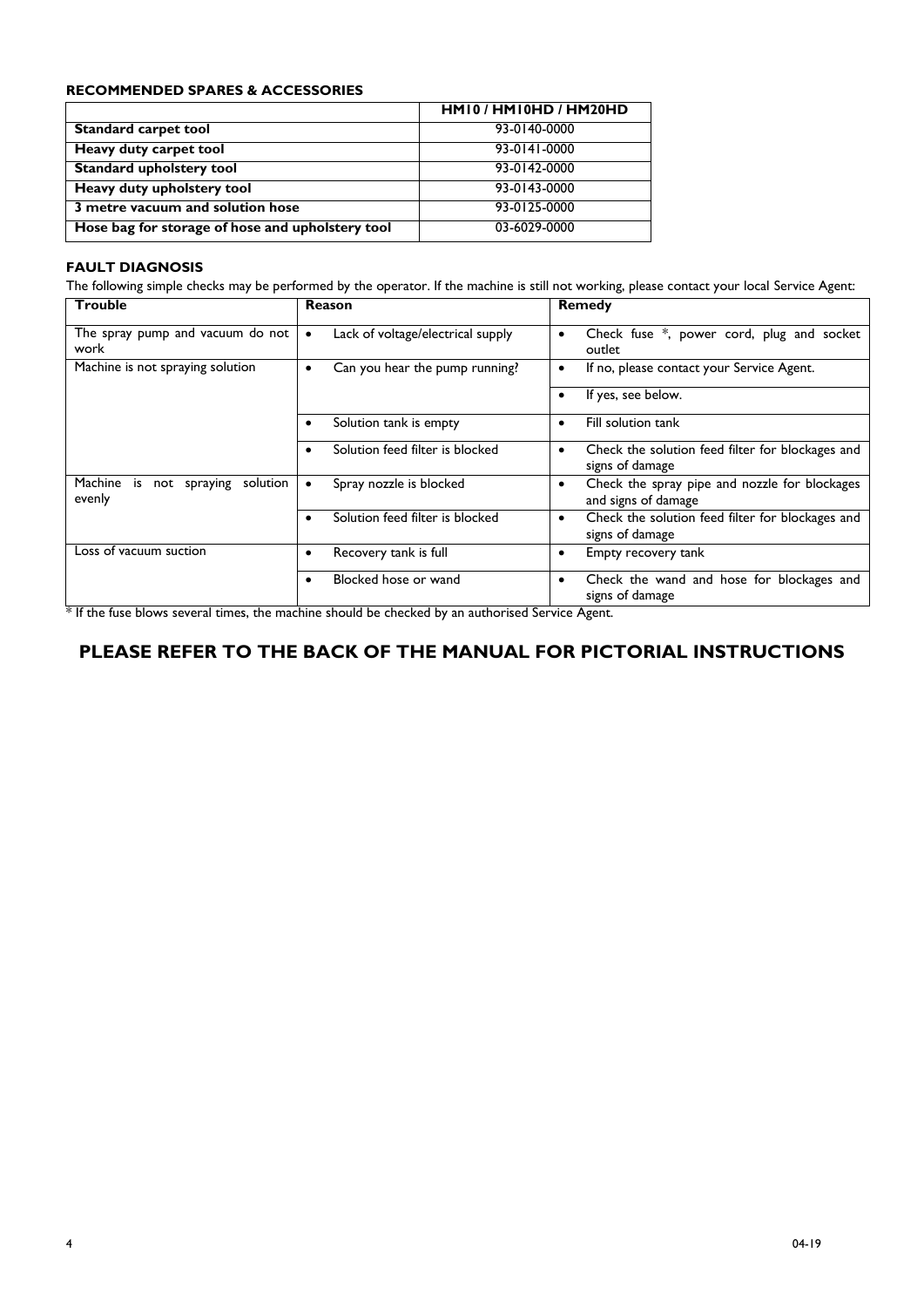#### **ACHTUNG LESEN SIE DIESE ANLEITUNG VOR DER VERWENDUNG DES GERÄTES SORGFÄLTIG DURCH UND BEWAHREN SIE SIE FÜR REFERENZZWECKE AUF**

#### **EINLEITUNG**

Diese Bedienungsanleitung enthält wichtige Informationen zu diesem Gerät sowie Sicherheitsanweisungen für den Benutzer. Das Gerät muss im Einklang mit den Anweisungen des Herstellers bedient, instand gehalten und gewartet werden. Wenden Sie sich im Zweifelsfall an Ihren Fachhändler.



**Lesen Sie die gesamte Anleitung vor der Verwendung des Gerätes sorgfältig durch.**

#### **PRODUKTINFORMATIONEN**

Die Hydromist-Serie von Extraktionsmaschinen wurde für die effiziente Reinigung von Teppichen und Polstern entwickelt. Diese Maschine ist nur für die Verwendung in Innenräumen vorgesehen. Das Gerät ist für die gewerbliche Nutzung, zum Beispiel in Hotels, Schulen, Krankenhäusern, Fabriken, Ladengeschäften, Büros, Vermietungsunternehmen und andere Zwecke außer der normalen Haushaltsreinigung vorgesehen.

#### **EU-Konformitätserklärung**

Gerätetyp: Extraktionsmaschinen für die Teppichreinigung Modell: HM10…, HM10HD…, HM20HD…,

Dieses Gerät entspricht den folgenden EU-Richtlinien:

- Machinenrichtlinie 2006/42/EC
- EMV-Richtlinie 2014/30/EU

Angewendete harmonisierte Normen: EN60335-1, EN60335-2-68, , EN55014-1, EN55014-2, EN62233, EN61000-3-2, EN61000-3-3

Truvox International Limited Unit C (East), Hamilton Business Parl Manaton Way, Botley Road, Hedge End, Southampton, SO30 2JR, UK

1. Sneet Malcolm Eneas Operations Manager Southampton, 21/08/2018

#### **TECHNISCHE ANGABEN**

| <b>Modell</b>                |            | <b>Hydromist 10</b>        | <b>Hydromist I0HD</b>      | <b>Hydromist 20HD</b>      |
|------------------------------|------------|----------------------------|----------------------------|----------------------------|
| Produktnummer                |            | <b>HM10</b>                | HM10HD                     | HM20HD                     |
| Spannung AC (~)/ Frequenz    | V/Hz       | 230/50-60                  | 230/50-60                  | 230/50-60                  |
| Vakuum - Motorleistung       | W          | I I 00                     | I 100                      | 1100                       |
| Luftleistung                 | $\sqrt{s}$ | 32.2                       | 32.2                       | 32.2                       |
| Fließrate                    | l/min      | 1.0                        | 1.8                        | 1.8                        |
| Vakuum / Wasserlift          | kPa / mmwg | 21/2141                    | 21/2141                    | 21/2141                    |
| Füllmenge Laugentank         | litres     | 10                         | 10                         | 20                         |
| Recovery-Tankkapazität       | litres     | 10                         | 10                         | 20                         |
| Pumpentyp                    |            | Magnet                     | Diaphragm                  | Diaphragm                  |
| Pumpenleistung               | W          | 48                         | 40                         | 40                         |
| Pumpendruck                  | bar/psi    | 5/72.5                     | 5/72.5                     | 5/72.5                     |
| Geräuschpegel                | dB(A)      | 78                         | 78                         | 78                         |
| Maße $(L \times B \times H)$ | cm         | $51 \times 37.5 \times 43$ | $51 \times 37.5 \times 43$ | $51 \times 37.5 \times 54$ |
| Gewicht                      | kg         | 16.5                       | 19.5                       | 22                         |
| Schlauchlänge                | m          | 3                          |                            | 3                          |
| Kabellänge                   | m          | 10                         | 10                         | 10                         |
| Gewährleistung               |            |                            | Jahre unter Auflagen       |                            |

Die Geräuschentwicklung wurde im Abstand von I Meter von der Maschine und 1,6 Metern über dem Boden beim Reinigen von Hartboden gemessen. Die Messungen wurden mit einem Handmessgerät durchgeführt.

Die Griffvibration übersteigt 2,5 m/s<sup>2</sup> im Betrieb auf einer ebenen, harten Fläche nicht.

 Die obenstehenden Abmessungen sind Richtwerte. Da sich unser Unternehmen der ununterbrochenen Weiterentwicklung seiner Produkte verschrieben hat, können die Daten ohne Ankündigung geändert warden.

#### **ELEKTRO- UND ELEKTRONIK-ALTGERÄTE (WEEE)**



Entsorgen Sie dieses Gerät nicht im Hausmüll. Eine unsachgemäße Entsorgung kann die Umwelt und die Gesundheit schädigen. Wenden Sie sich für Informationen über die Abgabe- und Sammelsysteme in Ihrer Region an die lokale Entsorgungsstelle.

#### **WICHTIGER SICHERHEITSHINWEIS**

Die in diesem Handbuch beschriebenen SicherheitsHINWEISe geben grundlegende Vorsichtsmaßnahmen an, die zusätzlich zu den Normen in dem Land, in dem das Gerät benutzt wird, gelten.



Dieses Symbol warnt den Benutzer vor Gefahren und unsicheren Praktiken, die zu schweren Körperverletzungen oder Tod führen können.

**WARNUNG – Um das Risiko eines Brandes, von Stromschlag oder Verletzungen zu mindern.**

Das Gerät darf nur für den vom Hersteller vorgesehenen Verwendungszweck, wie in dieser Anleitung beschrieben, verwendet werden.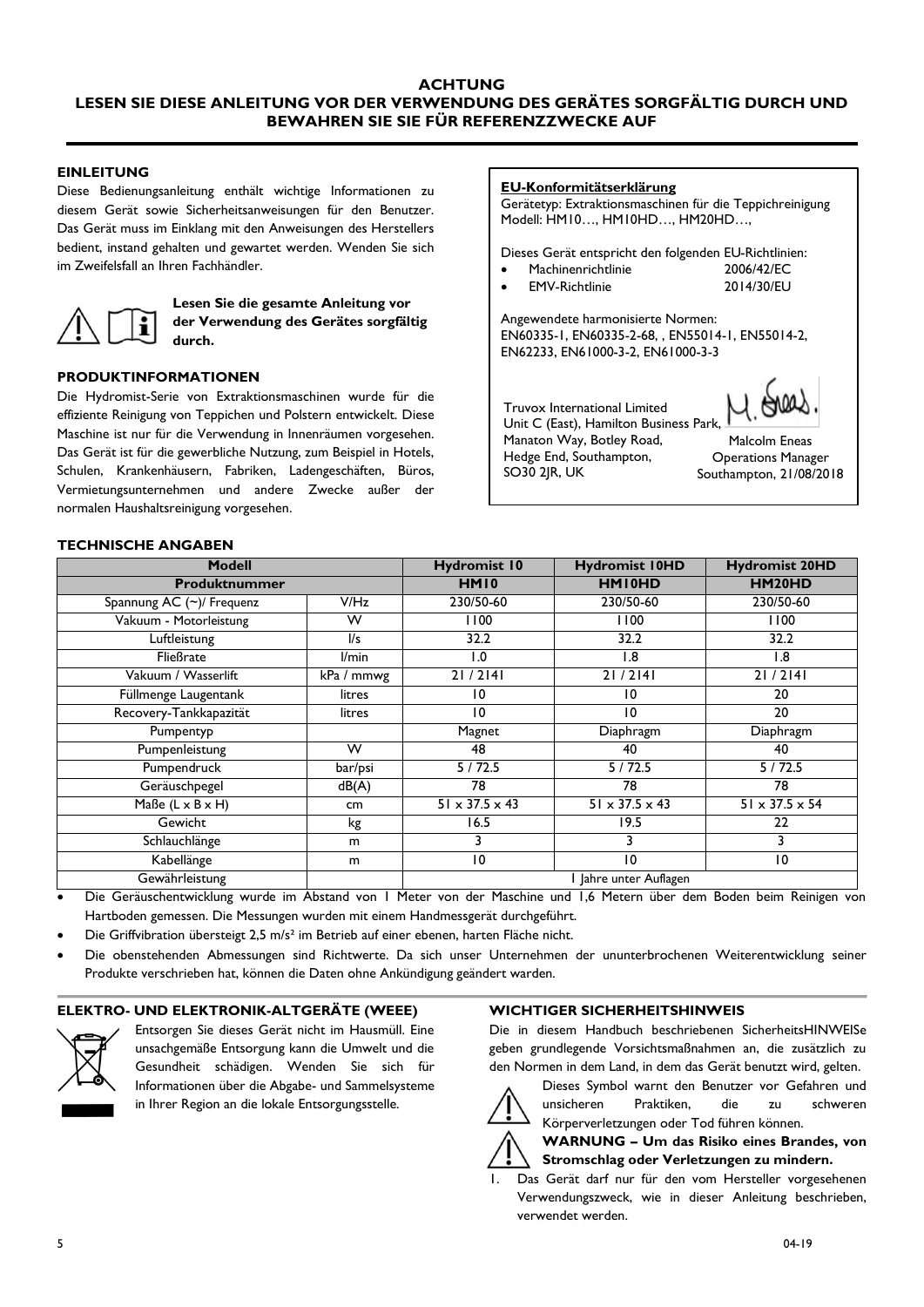- 2. Das Gerät muss vor seinem Anschluss an die Stromversorgung entsprechend dieser Anleitung ausgepackt und montiert werden.
- 3. Es sollten nur Zubehör- und Ersatzteile, die mit der Maschine geliefert werden oder vom Hersteller zugelassen sind, verwendet werden. Durch die Verwendung anderer Zubehörteile kann die Sicherheit der Maschine beeinträchtigt werden. Alle Reparaturmaßnahmen müssen von einem qualifizierten Wartungstechniker durchgeführt werden.
- 4. Verändern Sie **NIEMAL**S die Originalkonstruktion des Geräts.
- 5. Die Benutzer des Gerätes müssen für den Betrieb ordnungsgemäß gemäß dieser Bedienungsanleitung geschult worden sein, sie müssen die regelmäßige Benutzerwartung ausführen können und in der Lage sein, das richtige Zubehör auszuwählen.
- 6. Benutzer müssen körperlich dazu in der Lage sein, die Maschinen zu steuern, zu transportieren und zu bedienen.
- 7. Benutzer müssen dazu in der Lage sein, ungewöhnliches Maschinenverhalten festzustellen und Probleme zu melden.
- 8. Diese Maschine sollte **NICHT** von Personen (einschließlich Kindern) mit eingeschränkten physischen, sensorischen oder geistigen Fähigkeiten oder mangelnden Erfahrungen und Kenntnissen benutzt werden, sofern sie **NICHT** von einer Person, die für ihre Sicherheit verantwortlich ist, entsprechend beaufsichtigt oder angeleitet werden.
- 9. Halten Sie während des Betriebs Kinder und Unbefugte vom Gerät fern. Benutzen Sie das Gerät **NIEMAL**S als Spielzeug.
- 10. Benutzen Sie das Gerät **NICHT**, wenn es beschädigt, draußen stehen gelassen oder in Wasser eingetaucht wurde.
- 11. Verwenden Sie das Gerät **NICHT** in Räumen mit gefährlichem Staub.
- 12. Verwenden Sie das Gerät **NICHT** in explosionsfähigen Atmosphären.
- 13. Starten oder verwenden Sie das Gerät **NICHT** in der Nähe entflammbarer oder brennbarer Flüssigkeiten, gefährlicher Stäube oder Dämpfe.
- 14. **ACHTUNG** Besteht der Verdacht, dass gefährlicher Staub oder entflammbare/ätzende Stoffe vorhanden sind, müssen Sie die Reinigung der Fläche sofort unterbrechen und Ihren Vorgesetzten hinzuziehen.
- 15. Verwenden Sie das Gerät **NICHT**, um damit brennende oder glimmende Materialien wie Zigaretten, Streichhölzer, Asche oder andere entzündliche Gegenstände aufzunehmen.
- 16. Nutzen Sie das Gerät nur auf festen, ebenen Oberflächen. Verwenden Sie das Gerät **NICHT** auf schrägen Flächen und bei einem Gefälle von mehr als 2 %.
- 17. Benutzen Sie das Gerät **NICHT** auf rauen, unebenen Flächen wie industriellen oder groben Betonoberflächen.
- 18. Verwenden Sie das Gerät **NICHT** in Außenbereichen wie z. B. auf Innenhöfen oder Terrassen oder auf rauen Oberflächen.
- 19. **HINWEIS** Diese Maschine ist nur für die Verwendung in trockenen Innenräumen vorgesehen und darf **NICHT** bei feuchtem Wetter im Freien verwendet oder gelagert werden.
- 20. Verwenden Sie das Gerät am oberen Ende von Treppen mit Vorsicht, um Unfälle durch Gleichgewichtsverlust zu vermeiden.
- 21. Decken Sie das Gerät während der Benutzung **NICHT** ab.
- 22. Lassen Sie das Gerät **NICHT** unbeaufsichtigt laufen.
- 23. Wischen und saugen Sie **NIEMAL**S ätzende, entflammbare und/oder explosive Flüssigkeiten, auch **NICHT** in Verdünnung.
- 24. **ACHTUNG** Wenn Schaum/Flüssigkeit aus dem Auspuff des Geräts austritt, muss das Gerät sofort ausgeschaltet.
- 25. Halten Sie Haare, lockere Kleidung, Finger, Füße und alle anderen Körperteile von den Öffnungen und beweglichen Teilen fern.
- 26. Stecken Sie **KEINE** Gegenstände in die Öffnungen des Geräts. Verwenden Sie das Gerät **NICHT**, wenn Öffnungen blockiert sind. Entfernen Sie Staub, Unrat und alles, was zu einer Beeinträchtigung des Luftstroms führen könnte.
- 27. Verwenden Sie **KEINE** flüchtigen oder brennbaren Lösungsmittel (z. B. Diesel/Benzin/IPA/Trichlormethan) oder ätzende, giftige oder stark reizende Stoffe, um Böden zu wischen, selbst in Verdünnung. Bei dem versehentlichen Kontakt mit einem derartigen Stoff(z. B. durch Verschütten) befolgen Sie die vor Ort geltenden Dekontaminationsverfahren.Wenden Sie sich an Truvox oder den Händler, von dem Sie das Gerät bezogen haben, wenn Sie Zweifel hinsichtlich des Zustands des Geräts haben.
- 28. Tragen Sie geeignetes, rutschfestes Schuhwerk.
- 29. Betreiben Sie die Maschine **NICHT**, wenn sie technische Fehler oder Beschädigungen aufweist. Wenden Sie sich zur Reparatur oder Justierung an einen autorisierten Wartungstechniker.
- 30. Ziehen Sie den Stecker der Maschine immer nach der Verwendung aus der Steckdose, lassen Sie das Gerät NIE an die Stromversorgung angeschlossen.
- 31. **ACHTUNG** Befüllen Sie die Maschine **NICHT** mit Wasser, das wärmer als 40°C ist.
- 32. Benutzen Sie **NIEMAL**S stark schäumende oder ätzende Reinigungslösungen.
- 33. Warmes Wasser kann zur Reinigung verwendet werden. Dies kann jedoch die Gefahr des Ausbleibens von Farben und des Schrumpfens von Teppichen erhöhen.

## **GEFAHR DURCH ELEKTRIZITÄT**  $\mathcal{A}\otimes\mathbb{S}$

- 34. Betreiben Sie die Maschine **NICHT**, wenn das Stromkabel oder der Stecker beschädigt sind oder wenn die Maschine technische Fehler oder Beschädigungen aufweist. Wenden Sie sich zur Reparatur oder Justierung an einen autorisierten Wartungstechniker.
- 35. Halten Sie die Maschine sauber und in einem ordnungsgemäßen Betriebszustand. Überprüfen Sie das Stromkabel und den Stecker regelmäßig auf Anzeichen für Schäden. Wenn Teile beschädigt sind, dürfen diese nur vom Hersteller, einem autorisierten Fachhändler oder einer ähnlich qualifizierten Person mit einem zugelassenen Teil ausgetauscht werden, um Gefahren zu vermeiden.
- 36. Ersetzen Sie das Stromkabel nur durch Kabel des Typs, der in dieser Bedienungsanleitung angegeben ist.
- 37. Ziehen Sie beim Abziehen des Steckers immer am Stecker, **NICHT** am Kabel.
- 38. **ACHTUNG**: Halten Sie das Stromkabel von den rotierenden Teilen fern.
- 39. Knicken und verdrehen Sie das Kabel **NICHT** und halten Sie das Stromkabel von heißen Flächen fern.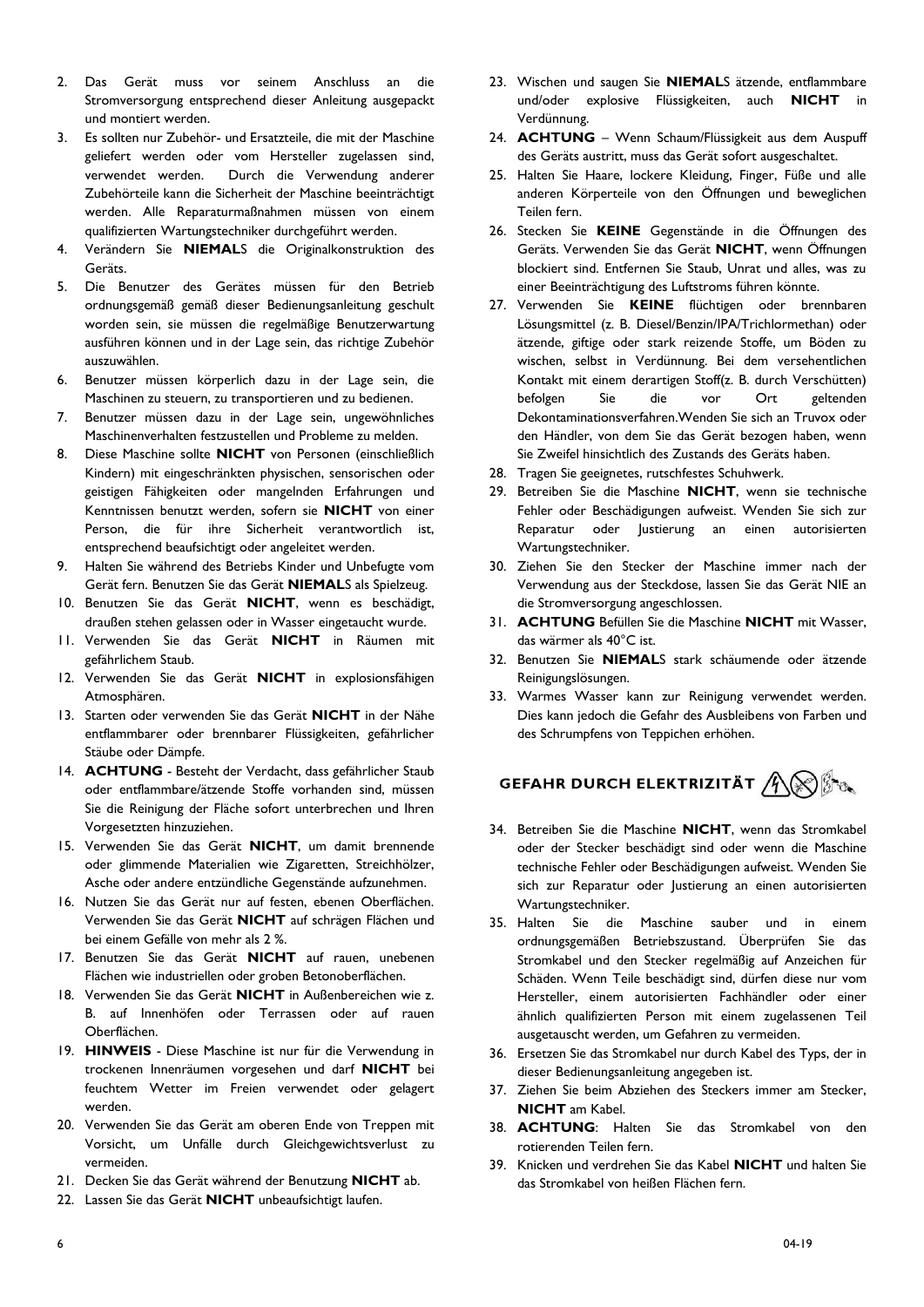- 40. Das Stromkabel zusammen mit eventuell verwendeten Verlängerungskabeln sollte insgesamt **NICHT** länger als 30 Meter sein. Der Querschnitt der Verlängerungskabel darf 2,5 mm<sup>2</sup> **NICHT** unterschreiten.
- 41. Ziehen oder tragen Sie das Gerät **NICHT** am Kabel. Verwenden Sie das Kabel **NICHT** als Griff. Klemmen Sie das Kabel **NICHT** in Türen ein und ziehen Sie es **NICHT** über scharfe Kanten oder Ecken.
- 42. Schalten Sie die Maschine aus, bevor Sie den Stecker aus der Steckdose ziehen.
- 43. Betätigen Sie die Schalter und berühren Sie den Netzstecker **NICHT** mit nassen Händen, da Sie dabei einen elektrischen Schlag bekommen können.
- 44. Die Maschine sollte immer mit einem ordnungsgemäß geerdeten Stromanschluss mit der richtigen Spannung und Frequenz verbunden werden.
- 45. Wenn es **NICHT** verwendet wird und vor der Reinigung oder Wartung des Geräts oder wenn Teile oder Zubehör ausgetauscht werden, sollte das Gerät immer durch Abziehen des Steckers aus der Steckdose von der Stromversorgung getrennt werden.

#### **REINIGUNGSMITTEL**

- 1. Bei der Verwendung von Reinigungs-und Pflegemitteln sind die Gefahren-und Warnhinweise des Herstellers zu beachten und es muss eine Schutzbrille und Schutzkleidung getragen werden.
- 2. Verwenden Sie nur **NICHT** brennbare Reinigungsmittel mit geringer Schaumbildung, die **KEINE** im Allgemeinen gesundheitsschädlichen Stoffe enthalten.
- 3. Stellen Sie nach der Verwendung sicher, dass jegliche Chemikalienreste mit sauberem Wasser ausgespült werden.

#### **TRANSPORT DER MASCHINE**

- Seien Sie besonders vorsichtig, wenn Sie die Maschine Stufen und Treppen hoch- oder heruntertransportieren.
- Eine falsche Hebetechnik kann zu Verletzungen führen. Befolgen Sie die Anweisungen zur manuellen Handhabung von Lasten. Verpacken Sie das Stromkabel sorgfältig und lagern Sie es an einer trockenen Stelle in einem Innenraum.
- Setzen Sie die Maschine **WEDER** Regen **NOCH**  Feuchtigkeit aus.
- Wenn Sie die Maschine transportieren, stellen Sie sicher, dass alle Bestandteile, Behälter und entfernbaren Teile sicher befestigt sind und dass das Stromkabel und der Stecker **NICHT** lose hinterschleifen.
- Versuchen Sie **NICHT**, die Maschine allein anzuheben.
- Heben und transportieren Sie die Maschine **NICHT**, solange sich Flüssigkeit im Tank befindet, da das Gewicht dann beträchtlich höher ist.

#### **LAGERUNG**

- Schalten Sie das Gerät nach Gebrauch immer aus.
- Bewahren Sie die Maschine nur in trockenen Räumen auf.
- Wickeln Sie das Stromkabel um den Kabelaufwicklung, um sicherzustellen, dass der Stecker **NICHT** auf dem Boden schleift.
- Schalten Sie das Gerät nach Gebrauch immer aus, ziehen Sie den Stecker aus der Steckdose, wischen Sie das Gerät ab und lassen Sie es trocknen.
- Sowohl der Laugentank als auch der Sammelbehälter sollten geleert und mit klarem Wasser ausgespült werden, um sicherzustellen, dass die Dichtungen und Pumpen frei von Reinigungsmitteln sind.
- **WICHTIG** Befolgen Sie zur Entsorgung überschüssiger Reinigungslauge die Vorschriften in dem Land, in dem die Maschine eingesetzt wird.
- Wir empfehlen, den Saugmotor ungefähr 2 Minuten nach der Nutzung weiterlaufen zu lassen, um Kondensation aus dem Maschinengehäuse zu entfernen, damit sichergestellt ist, dass der Motor und insbesondere die Lager trocken bleiben.

#### **WARTUNG**

**ACHTUNG – Die Maschine muss vor der Wartung und Justierung ausgeschaltet werden und ihr Stecker muss von der Stromversorgung getrennt werden.**

**WICHTIG – Alle weiteren Instandhaltungs- und Reparaturmaßnahmen sollten nur von einem Truvox-Kundendienstmitarbeiter oder einem autorisierten Wartungstechniker durchgeführt werden.**

**WICHTIG** – Sollte an der Maschine eine Funktionsstörung auftreten, folgen Sie den Angaben im Abschnitt Fehlerbehebung im hinteren Teil dieser Bedienungsanleitung. Sollte das Problem/die richtige Lösung dort **NICHT** aufgeführt sein, wenden Sie sich zur schnellen Problembehebung an den Kundendienst von Truvox.

Der Umfang der Wartungsarbeiten für die Maschine ist minimal. Der Benutzer muss vor dem Betrieb die folgenden Prüfungen durchführen:

- Maschinengehäuse Reinigen Sie das Gehäuse mit einem feuchten Tuch.
- Stromkabel Überprüfen Sie regelmäßig den Mantel, den Stecker und den Kabelanschluss auf Beschädigungen und Wackelkontakte. Ersetzen Sie das Stromkabel nur durch Kabel des Typs, der in dieser Anleitung angegeben ist.
- Laugentank Überprüfen Sie die Wasserzuleitung. Wenn diese eingeschränkt ist, kontrollieren Sie die Schläuche auf Knicke und Verstopfungen.
- Laugentank Überprüfen Sie, ob der Filter sauber und unbeschädigt ist. Beschädigte oder fehlende Filter müssen ersetzt werden, da ansonsten der Pumpenkopf und die Sprühdüse beschädigt werden können.
- Saugfilter Überprüfen Sie, ob der Saugfilter sauber ist und ersetzen Sie diesen gegebenenfalls.
- Schlauch, Teleskopstab und Saugzubehör Überprüfen Sie, ob Verunreinigungen oder Flusenansammlungen vorhanden sind und entfernen Sie diese gegebenenfalls von dem Kopf.
- Sprühdüse Prüfen Sie, ob die Düse blockiert ist und ob das Sprühbild vollständig ist. Blasen Sie zur Reinigung durch die Düse. Verwenden Sie **KEINE** Nadel, da diese die Düse beschädigen könnte.

#### **KUNDENDIENST**

Die Maschinen von Truvox sind qualitativ hochwertige Maschinen, die von autorisierten Technikern auf ihre Sicherheit geprüft wurden. Es ist offensichtlich, dass die elektrischen und mechanischen Bauteile nach langen Arbeitseinsätzen Abnutzungsund Alterungserscheinungen aufweisen. Damit die Betriebssicherheit und die Verlässlichkeit immer gegeben ist, wurde folgendes Wartungsintervall festgelegt: Jährlich oder nach 250 Betriebsstunden. Unter extremen oder besonderen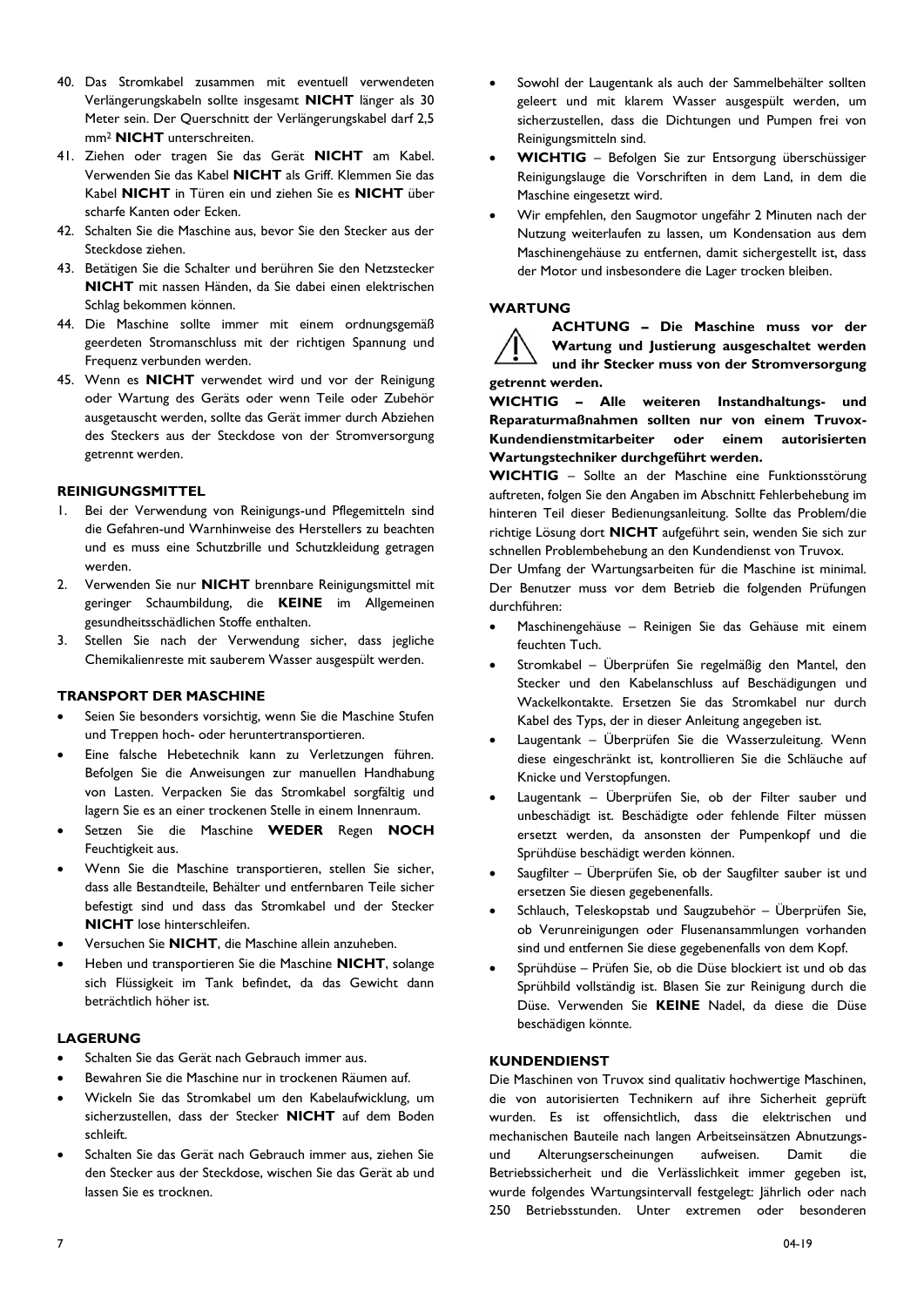Bedingungen oder bei unzulänglicher Wartung sind kürzere Wartungsintervalle notwendig. Verwenden Sie nur Originalersatzteile von Truvox. Bei der Verwendung anderer Ersatzteile verfallen alle Gewährleistungs- und Haftungsansprüche. Wenn Sie den Kundendienst in Anspruch nehmen möchten, wenden Sie sich an den Fachhändler, bei dem Sie die Maschine erworben haben. Reparatur- und Wartungsarbeiten an Truvox-Produkten dürfen nur durch ausgebildetes Personal erfolgen. Unsachgemäße Reparaturarbeiten können beträchtliche Gefahren für die Benutzer mit sich bringen.

#### **GARANTIE**

Ihr Produkt verfügt über eine einsjährige Garantie auf Materialund Herstellungsfehler ab dem Datum des ursprünglichen Kaufs oder Ratenkaufs. Innerhalb des Garantiezeitraums reparieren oder ersetzen wir nach eigenem Ermessen und für den Käufer kostenlos alle fehlerhaften Teile gemäß folgenden Bedingungen:

#### **GARANTIEBEDINGUNGEN**

- 1. Ansprüche gemäß diesen Garantiebedingungen müssen mit der Originalrechnung/dem Originalkaufbeleg, der zum Zeitpunkt des Verkaufs ausgegeben wurde, oder der Seriennummer der Maschine belegt werden.
- 2. Wenden Sie sich bei Garantieansprüchen an den Fachhändler, bei dem Sie die Maschine erworben haben, der dann die entsprechenden Schritte einleiten wird. Geben Sie das

Produkt nicht sofort zurück, da dies zu Transportschäden führen kann.

- 3. Truvox und seine Händler haften nicht für beiläufig entstandene und Folgeschäden.
- 4. Diese Garantie unterliegt englischem Recht.
- 5. Diese Garantie gilt nicht für Folgendes:
	- Regelmäßige Wartung, Reparatur oder Ersatz von Teilen durch normalen Verschleiß.
	- Schäden durch Unfälle, falsche Verwendung, Vernachlässigung oder durch die Montage von Bauteilen, die keine Truvox-Originalbauteile sind.
	- Schäden an Bauteilen, die keine Truvox-Originalbauteile sind, oder Reparaturen, Änderungen oder Anpassungen, die nicht von einem Truvox-Kundendienstmitarbeiter oder einem autorisierten Wartungstechniker durchgeführt wurden.
	- Transportkosten und -risiken, die direkt oder indirekt mit der Garantie dieses Produktes zusammenhängen.
	- Verbrauchsgüter wie Kabel, Bürsten, Treibteller, Maschinen Gürtel, Filter und Ansaugringe.

Diese Garantie beeinflusst weder ihre gesetzlich festgelegten Rechte noch die aus dem Kaufvertrag entstehenden Rechte gegenüber ihrem Händler. Truvox International Limited hat sich der ununterbrochenen Weiterentwicklung seiner Produkte verschrieben, wir behalten uns daher das Recht vor, die technischen Angaben ohne vorherige Ankündigung zu ändern.

#### **ZUBEHÖR**

|                                                                                        | HM10/HM10HD<br>HM20HD |
|----------------------------------------------------------------------------------------|-----------------------|
| Standard-Teppichwerkzeug Im Lieferumfang des 3-teiligen Stabes HM 10 Stainless und des | 93-0140-0000          |
| Bodenwerkzeugs aus Kunststoff enthalten                                                |                       |
| Robustes Teppichwerkzeug Im Lieferumfang von "HD" -Modellen Rostfreier Stab und        | 93-0141-0000          |
| Metallbodenwerkzeug                                                                    |                       |
| Standard-Polsterungswerkzeug. Optionales Werkzeug zur Polsterreinigung (Kunststoff)    | 93-0142-0000          |
| Schweres Polsterwerkzeug Optionales Werkzeug für die Polsterreinigung (Metall)         | 93-0143-0000          |
| 3 Meter Vakuum- und Lösungsschlauch. Im Lieferumfang aller Hydromist 10/20-Modelle     | 93-0125-0000          |
| enthalten                                                                              |                       |
| Schlauchbeutel zur Aufbewahrung von Schlauch und Polsterwerkzeug                       | 03-6029-0000          |

#### **FEHLERBEHEBUNG**

Bitte kontaktieren Sie Ihren lokalen Wartungstechniker, falls die Maschine dennoch nicht funktionieren sollte:

| Problem                             | Grund                                      | <b>Abhilfe</b>                                                                     |
|-------------------------------------|--------------------------------------------|------------------------------------------------------------------------------------|
| Sprühpumpe<br>Die<br>und<br>das     | Es<br>wird<br>Strom<br>kein<br>٠           | Sicherung *, Stromkabel, Stecker und Steckdose überprüfen                          |
| Vakuum funktionieren nicht          | zugeführt                                  |                                                                                    |
| Maschine<br>keine<br>sprüht         | Sie<br>Können<br>Pumpe<br>die<br>$\bullet$ | Sie<br>Wenn<br>sich<br>bitte<br>örtlichen<br>wenden<br><b>Ihren</b><br>nein.<br>an |
| Reinigungslösung                    | hören?                                     | Servicetechniker                                                                   |
|                                     |                                            | Wenn ja: Siehe unten.<br>٠                                                         |
|                                     | Keine Lauge im Laugentank                  | Füllen Sie den Laugentank<br>٠                                                     |
|                                     | Lösungszufuhrfilter<br>ist                 | Überprüfen Sie den Lösungsfilter auf Verstopfungen<br>und<br>٠                     |
|                                     | blockiert                                  | Anzeichen von Beschädigungen                                                       |
| Maschine<br>die<br>versprüht<br>Die | Spritzdüse ist verstopft<br>٠              | Überprüfen Sie das Spritzrohr und die Düse auf Verstopfungen<br>٠                  |
| Lösung nicht gleichmäßig            |                                            | und Beschädigungen                                                                 |
|                                     | Lösungszufuhrfilter<br>ist                 | Überprüfen Sie den Lösungsfilter<br>auf Verstopfungen<br>und                       |
|                                     | blockiert                                  | Anzeichen von Beschädigungen                                                       |
| Verlust<br>der                      | Sammelbehälter voll.                       | Entleeren Sie den Sammelbehälter.<br>٠                                             |
| Unterdruckabsaugung                 | Blockierter Schlauch oder                  | Überprüfen Sie den Stab und den Schlauch auf Verstopfungen<br>$\bullet$            |
|                                     | Stab                                       | und Anzeichen von Schäden                                                          |

\* Wenn die Sicherung mehrmals durchbrennt, muss die Maschine von einem autorisierten Wartungstechniker überprüft werden.

### **ABBILDUNGEN ZUR ERLÄUTERUNG DIESER BEDIENUNGSANLEITUNG FINDEN SIE IM HINTEREN TEIL DES HANDBUCHS.**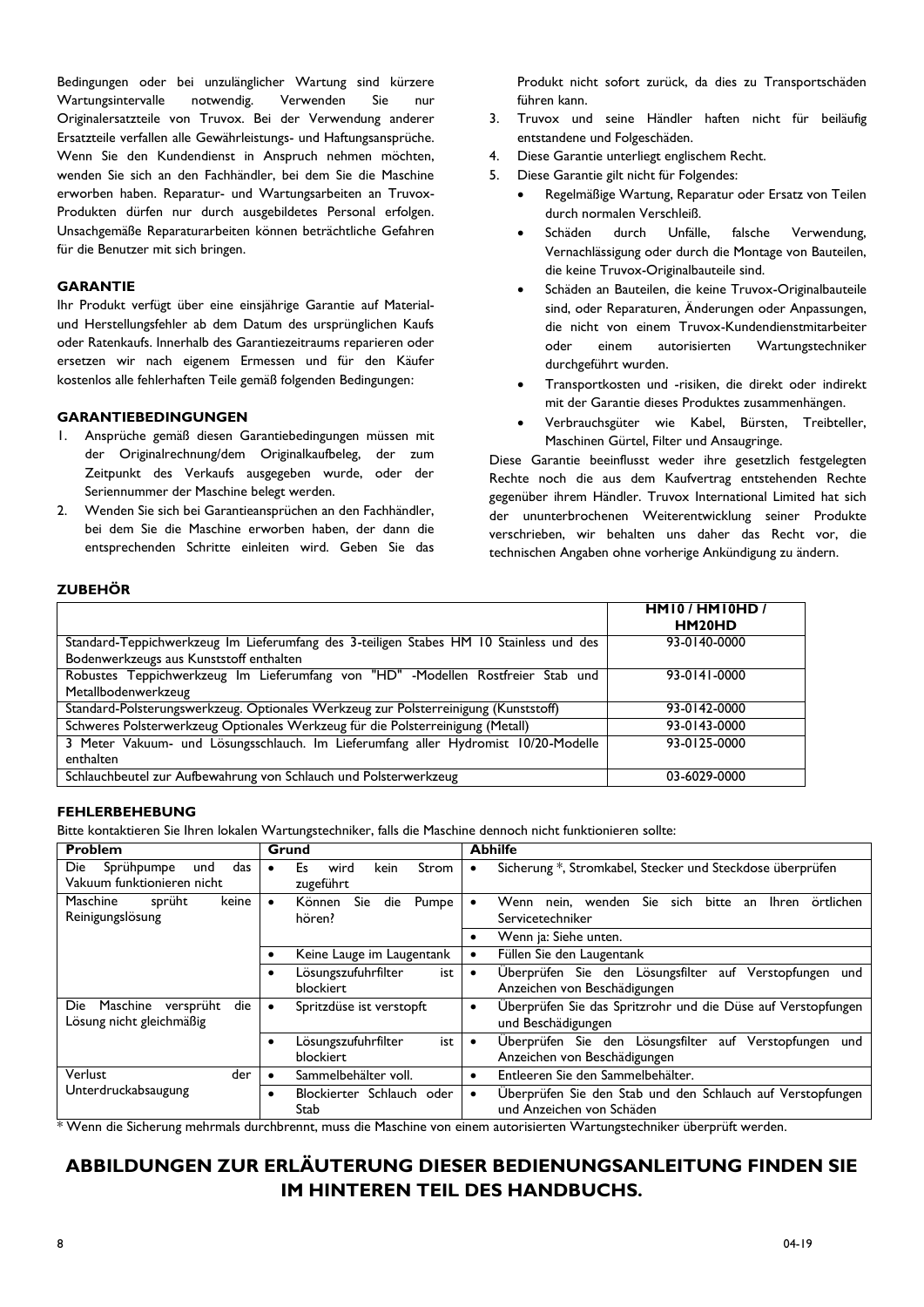#### **ATTENTION LISEZ ATTENTIVEMENT CETTE NOTICE AVANT D'UTILISER LA MACHINE ET LES CONSERVER POUR RÉFÉRENCE FUTURE**

#### **INFORMATIONS GÉNÉRALES**

Ce manuel est fourni avec chaque nouveau modèle et contient des informations importantes sur la machine et des avis de sécurité pour l'opérateur. L'équipement doit fonctionner, être en service et entretenu conformément aux instructions du fabricant. En cas de doute, contactez votre fournisseur.



#### **Lire attentivement toutes les instructions avant toute utilisation.**

#### **INFORMATIONS SUR LE PRODUIT**

La gamme d'injecteurs-extracteurs Hydromist garantit le nettoyage en profondeur des moquettes et revêtements de capitonnage. Cette appareil n'est réservé qu'à une utilisation en intérieur. Cette machine est destinée uniquement à l'utilisation commerciale, telle que dans les hôtels, écoles, hôpitaux, usines, magasins, bureaux, sociétés de location ou toute autre utilisation non domestique.

#### **DECLARATION DE CONFORMITE CE** Type de machine: Injecteurs-extracteurs pour sols

Modèle: HM10…, HM10HD…, HM20HD…,

Cette machine est conforme aux directives de l'Union européenne suivantes :

- Directive sur les machines 2006/42/EC
	- Directive CEM 2014/30/EU

Normes harmonisées appliquées : EN60335-1, EN60335-2-68, , EN55014-1, EN55014-2, EN62233, EN61000-3-2, EN61000-3-3

Truvox International Limited Unit C (East), Hamilton Business Park, Manaton Way, Botley Road, Hedge End, Southampton, SO30 2JR, UK

Malcolm Eneas Operations Manager Southampton, 21/08/2018

#### **SPÉCIFICATIONS TECHNIQUES**

| Modèle                                     |               | <b>Hydromist 10</b>        | <b>Hydromist IOHD</b>      | <b>Hydromist 20HD</b>      |
|--------------------------------------------|---------------|----------------------------|----------------------------|----------------------------|
| Code produit                               |               | HM <sub>10</sub>           | HM10HD                     | HM20HD                     |
| Tension CA (~) / Fréquence                 | V/Hz          | 230/50-60                  | 230/50-60                  | 230/50-60                  |
| Puissance Moteur d'Aspiration              | W             | I 100                      | 1100                       | 1100                       |
| Débit d'air                                | $\frac{1}{s}$ | 32.2                       | 32.2                       | 32.2                       |
| Debit                                      | l/min         | 0. ا                       | 8. ا                       | 8. ا                       |
| Aspirateur / Dépression à la colonne d'eau | kPa / mmwg    | 21/2141                    | 21/2141                    | 21/2141                    |
| Capacité du réservoir de solution          | litres        | 10                         | 10                         | 20                         |
| Capacité du réservoir de récupération      | litres        | 10                         | 10                         | 20                         |
| Type de pompe                              |               | Magnet                     | Diaphragm                  | Diaphragm                  |
| Puissance de la pompe                      | W             | 48                         | 40                         | 40                         |
| Pression de la pompe                       | bar/psi       | 5/72.5                     | 5/72.5                     | 5/72.5                     |
| Niveau de pression sonore                  | dB(A)         | 78                         | 78                         | 78                         |
| Dimensions $(L \times L \times H)$         | cm            | $51 \times 37.5 \times 43$ | $51 \times 37.5 \times 43$ | $51 \times 37.5 \times 54$ |
| Poids                                      | kg            | 16.5                       | 19.5                       | 22                         |
| Longueur du flexible                       | m             | 3                          |                            | 3                          |
| Longueur du câble d'alimentation           | m             | 10                         | 10                         | 10                         |
| Garantie                                   |               |                            | ans sujet aux conditions   |                            |

 Les niveaux sonores sont mesurés à une distance d'1 mètre par rapport à la machine et de 1,6 mètres au-dessus du sol pendant le lavage d'un revêtement dur. Les mesures sont enregistrées par un appareil portatif.

- La vibration du manche ne dépasse pas 2,5 m/s<sup>2</sup> lors d'une utilisation sur une surface dure et lisse.
- Les dimensions ci-dessus sont approximatives. Truvox poursuivant une politique d'amélioration continue, des changements peuvent être apportés sans avis préalable.

#### **DÉCHETS D'EQUIPEMENTS ELECTRIQUES ET ELECTRONIQUES (DEEE)**



**NE PAS** jeter cet appareil avec les déchets non recyclables. Toute élimination inappropriée peut être nocive pour l'environnement et la santé humaine. S'adresser aux agences locales de traitement des déchets pour obtenir des informations sur les systèmes de retour et de collecte dans votre secteur.

#### **IMPORTANTES CONSIGNES DE SECURITE**

Les consignes de sécurité décrites dans ce manuel proviennent des consignes de sécurité standards en vigueur dans le pays où l'appareil est utilisé.



Ce symbole alerte l'utilisateur sur les dangers éventuels et les pratiques imprudentes pouvant entraîner des blessures graves voire la mort.

**ATTENTION – Afin de réduire le risque d'incendie, d'électrocution ou de blessure.**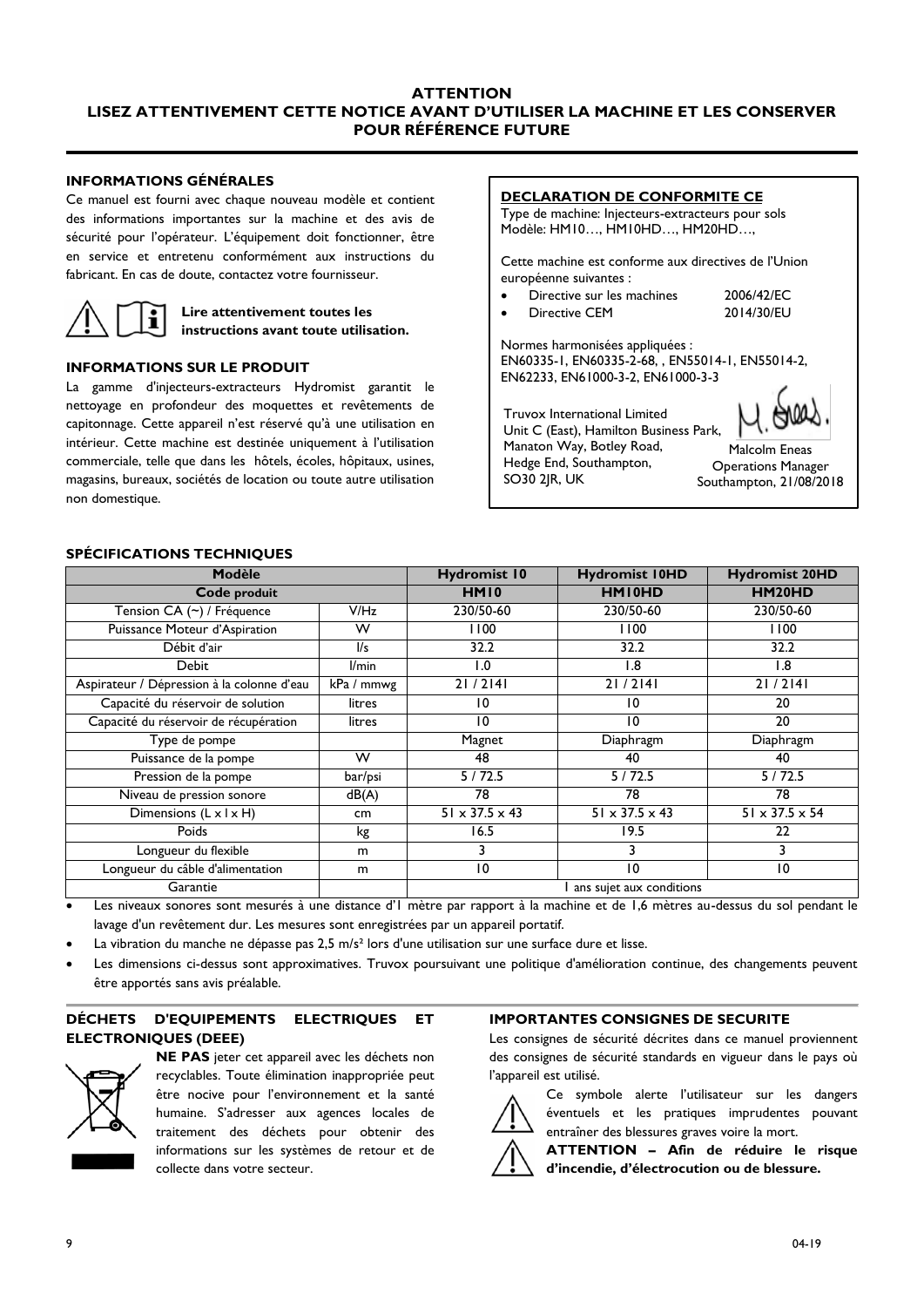- 1. Cet appareil ne doit être utilisé que dans les conditions approuvées par le fabricant comme décrites dans ce manuel.
- 2. L'appareil doit être déballé et monté conformément à ces instructions avant son branchement au courant électrique.
- 3. Seuls les accessoires et pièces détachées d'origine fournis pour cette machine ou approuvés par le fabricant doivent être utilisés. L'utilisation de pièces détachées ou d'accessoires autres peut altérer la sécurité de la machine. Toute réparation doit être effectuée par un agent agréé par le fabricant.
- 4. Ne modifiez pas l'appareil de sa configuration initiale.
- 5. Afin de pouvoir procéder à une utilisation de la machine conforme à ces instructions, les opérateurs doivent avoir suivi une formation complète, être capables de réaliser les opérations d'entretien et de procéder au choix correct des accessoires.
- 6. Les opérateurs doivent être physiquement capables de manœuvrer, transporter et faire fonctionner les machines.
- 7. Les opérateurs doivent reconnaître un fonctionnement inhabituel de la machine et signaler tout problème.
- 8. Cet appareil n'est pas conçu pour être utilisé par des personnes (incluant les enfants) à capacité motrice, sensorielle ou intellectuelle réduite, ou manquant d'expérience ou de connaissance, à moins d'être supervisées ou d'avoir reçu les instructions nécessaires au bon fonctionnement de l'appareil par une personne responsable de leur sécurité.
- 9. Tenez les enfants et toute personne non autorisée à distance de la machine quand celle-ci est en marche. Cet appareil n'est pas un jouet.
- 10. **N'UTILISEZ PAS** la machine si elle est détériorée, a été laissée à l'extérieur ou a été au contact de l'eau.
- 11. **N'UTILISEZ PAS** en présence de poussière dangereuse.
- 12. **N'UTILISEZ PAS** dans une atmosphère explosive.
- 13. **N'UTILISEZ PAS** à proximité de liquides, poussières ou vapeurs inflammables.
- 14. **ATTENTION N'UTILISEZ PAS** la machine en présence de poussières douteuses ou de produits inflammables/corrosifs et avisez-en immédiatement votre responsable.
- 15. **N'UTILISEZ PAS** l'appareil pour ramasser des cigarettes allumées, des allumettes, des cendres chaudes ou autres objets combustibles.
- 16. Utilisez la machine sur des surfaces planes et stables uniquement. **N'UTILISEZ PAS** la machine sur une pente dont l'inclinaison est supérieure à 2 %.
- 17. **N'UTILISEZ PAS** la machine sur des surfaces rugueuses irrégulières telles que des sols en béton industriel.
- 18. **N'UTILISEZ PAS** la machine en extérieur, par exemple dans une cour, sur un pont ou sur des surfaces irrégulières.
- 19. **ATTENTION** Cette machine ne doit être utilisée qu'en intérieur et ne doit pas être utilisée ou stockée à l'extérieur dans des conditions humides.
- 20. Prenez garde d'éviter les déséquilibres lors de l'utilisation de la machine à proximité du haut des escaliers.
- 21. Ne couvrez pas la machine lorsqu'elle est en cours d'utilisation.
- 22. **NE LAISSEZ PAS** la machine en marche sans surveillance.
- 23. Ne lavez ou n'aspirez pas de liquides corrosifs, inflammables et/ou explosifs, même s'ils sont dilués.
- 24. **ATTENTION** Si de la mousse/liquide est émit de l'échappement de la machine, éteignez-la immédiatement.
- 25. Garder cheveux, vêtements amples, pieds et autres parties du corps éloignés des ouvertures et parties mobiles de l'appareil.
- 26. N'introduisez aucun objet dans les ouvertures. **N'UTILISEZ PAS** en cas d'obturation d'une ouverture. Eliminer tout amas de poussière, débris ou autre qui pourrait réduire le flux d'air.
- 27. **N'UTILISEZ PAS** de solvants volatils et/ou inflammables (comme le gazole / l'essence / l'IPA / le trichlorométane) ni de produits corrosifs, toxiques ou hautement irritants pour nettoyer les sols, même dilués. En cas de contact accidentel avec l'un deces produits (produit renversé sur le sol par exemple), suivre la procédure de décontamination en vigueur disponible sur la fiche de données de sécurité.En cas de doute concernant l'état de la machine, prendre contact avec Truvox ou avec votre revendeur agréé Truvox.
- 28. Porter des chaussures appropriées pour éviter de glisser.
- 29. **NE FAITES PAS** fonctionner la machine si elle présente un dysfonctionnement ou qu'elle est endommagée. Contactez un agent autorisé pour réparer ou régler la machine.
- 30. **NE LAISSEZ PAS** la machine branchée à l'alimentation électrique lorsque vous ne **l'UTILISEZ PAS**. Débranchez toujours la fiche de la prise de courant.
- 31. **AVERTISSEMENT**  Ne remplissez pas la machine avec de l'eau à plus de 40° C.
- 32. **N'UTILISEZ** jamais de solutions moussant de manière excessive ou hautement corrosives.
- 33. De l'eau chaude peut être utilisée pour faciliter le nettoyage, mais cela peut augmenter le risque de décoloration et rétrécissement des moquettes.

## RISQUE ÉLECTRIQUE AR

- 34. **NE FAITES PAS** fonctionner la machine avec un fil électrique ou une prise en mauvais état, si elle présente un dysfonctionnement ou est endommagée. Contactez un agent autorisé pour réparer ou régler la machine.
- 35. La machine doit être nettoyée régulièrement et maintenue dans les meilleures conditions de fonctionnement grâce à une inspection régulière du câble d'alimentation et de la prise électrique. Toute pièce défectueuse doit être remplacée par une pièce d'origine agréée par la fabricant, le réparateur agréé ou toute personne habilitée à intervenir sur l'appareil.
- 36. Le câble d'alimentation ne peut être remplacé que par le produit référencé dans le manuel d'utilisation.
- 37. Pour débrancher la machine tirer sur la fiche et non sur le câble.
- 38. **AVERTISSEMENT**  Tenez le fil électrique à l'écart de toute pièce en mouvement.
- 39. Ne tordez ou ne vrillezpas le câble d'alimentation et tenezle éloigné de toute source de chaleur.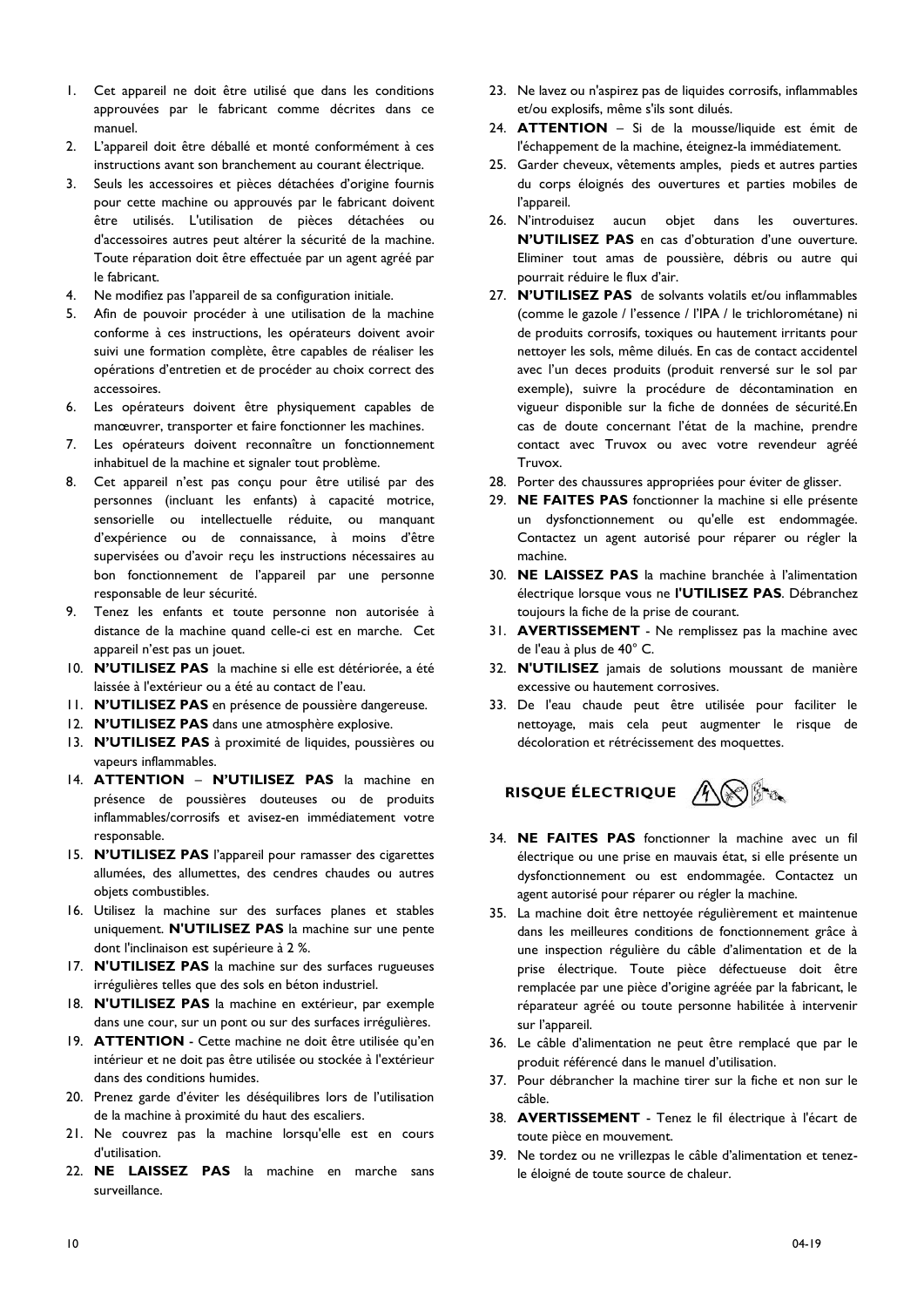- 40. Le câble d'alimentation et sa rallonge ne doivent pas dépasser 30 mètres au total. La section transversale d'une rallonge doit être au minimum de 2,5 mm².
- 41. **NE TIREZ PAS** ou **NE** transportez **PAS** l'appareil par le câble d'alimentation. **N'UTILISEZ PAS** le câble comme poignée, ne coincez pas le câble lorsque vous fermez une porte, ne frottez pas le cordon sur des angles de murs ou des arrêtes vives.
- 42. Eteignez la machine avant de débrancher de la prise.
- 43. Ne manoeuvrez pas les interrupteurs ou ne touchez pas la prise électrique avec les mains humides car ceci peut provoquer une électrocution.
- 44. Cette machine doit toujours être connectée à une prise de terre au bon voltage et à la tension correcte.
- 45. La machine doit être débranchée de sa source d'alimentation lorsque celle-ci n'est pas utilisée ou au cours des opérations de nettoyage ou de maintenance, ainsi que lors du remplacement de pièces et d'accessoires.

#### **PRODUITS DE NETTOYAGE**

- 1. Lors de l'emploi d'agents de nettoyage et d'entretien, les mises en garde du fabricant doivent être observées et des lunettes et vêtements de protection doivent être portés.
- 2. N'utilisez que des produits de nettoyage peu moussants et non combustibles ne contenant pas de substances généralement nocives.
- 3. Assurez-vous qu'après chaque utilisation, les résidus de chimie soient rincés à l'eau clair.

#### **TRANSPORTER LA MACHINE**

- Soyez extrêmement prudent lorsque vous déplacez l'appareil dans des escaliers ou sur des marches.
- Une technique de transport incorrecte peut générer des blessures musculaires. Nous conseillons de suivre les consignes de ce manuel. Ranger correctement le câble et stocker l'appareil dans un endroit sec.
- NE PAS exposer l'appareil à la pluie ou à l'humidité.
- Pour un transport sécurisé, s'assurer que les pièces mobiles, réservoirs et accessoires démontables soient parfaitement fixés, que le câble et le cordon ne trainent pas au sol.
- N'essayez pas de lever la machine sans aide.
- Ne soulevez pas et ne transportez pas la machine si celle-ci contient des liquides, qui viennent considérablement alourdir son poids.

#### **STOCKAGE**

- Débranchez toujours la machine après utilisation.
- Stockez la machine à l'intérieur dans un local sec.
- Enroulez le câble d'alimentation autour de la machine, en veillant à ce que le cordon ne traîne pas sur le sol.
- Après utilisation, la machine doit être débranchée, nettoyée et séchée.
- Le réservoir de solution et le réservoir de récupération doivent être vidés et lavés à l'eau propre.
- **IMPORTANT**  Pour vidanger la solution de nettoyage inutilisée, respectez les normes en vigueur dans le pays où la machine est utilisée.

 Nous recommandons de faire fonctionner le moteur d'aspiration 2 minutes environ après utilisation et avant rangement pour éliminer la condensation de l'appareil, et protéger ainsi le moteur et, en particulier, les roulements.

#### **ENTRETIEN**

**ATTENTION – Eteignez la machine et débranchez-la du secteur avant d'effectuer des opérations d'entretien ou de réglage.**

**IMPORTANT - Toutes les autres opérations de maintenance et les réparations doivent uniquement être entreprises par un ingénieur Truvox ou un agent d'entretien agréé.**

**IMPORTANT** - En cas de défaillance de la machine, veuillez vous reporter à la section diagnostic des pannes au dos de ce manuel d'instructions. Si le problème et sa solution ne sont pas répertoriés, veuillez contacter le service client Truvox qui répondra au plus vite à vos questions.

La machine requiert un entretien minimum à l'exception des vérifications suivantes qui doivent être entreprises par l'opérateur avant toute utilisation:

- Corps de la machine Nettoyez avec un chiffon humide.
- Câble d'alimentation Inspectez régulièrement si la gaine, la fiche et le raccord du fil présentent des dommages ou des pertes de connexion. Remplacez le câble d'alimentation avec le même type que celui spécifié dans ces instructions.
- Réservoir de solution Vérifiez le débit d'eau, s'il est faible inspectez les conduits et tuyaux à la recherche d'obstruction ou de nœud.
- Réservoir de solution Vérifier l'état du filtre. S'il est endommagé, le remplacer pour conserver en bon état la tête de pompe et la buse.
- Filtre d'aspiration vérifier que le filtre d'aspiration est nettoyé et remplacé quand nécessaire.
- Tuyau, manche et accessoires d'aspirateur Vérifier et enlever les débris du suceur.
- Buse de pulvérisation Vérifier l'état de la buse et son spectre de pulvérisation. Souffler de l'air pour la nettoyer. L'utilisation d'une aiguille endommagerait la buse

#### **SERVICE APRES VENTE**

Les machines Truvox sont des machines de haute qualité, testées en matière de sécurité par des techniciens agréés. Il est logique qu'après une longue période d'utilisation, les pièces électriques et mécaniques présentent des signes d'usure ou de faiblesse. Afin de garantir une sécurité totale d'utilisation, les fréquences de remplacement suivantes ont été définies : 1 fois par an ou toutes les 250 heures d'utilisation. Afin de garantir une sécurité totale d'utilisation, les fréquences de remplacement suivantes ont été définies : 1 fois par an ou toutes les 250 heures d'utilisation. En cas de condition extrême ou spécifique d'utilisation et/ou de fréquence d'entretien insuffisante, des intervalles plus courts sont nécessaires. N'utilisez que des pièces d'origine. L'utilisation de pièces non agréées invalidera toute réclamation en matière de garantie et de responsabilité du fabricant. Les réparations et la maintenance des produits Truvox doivent être effectuées par du personnel qualifié. Toute réparation incorrecte peut mettre en danger l'utilisateur.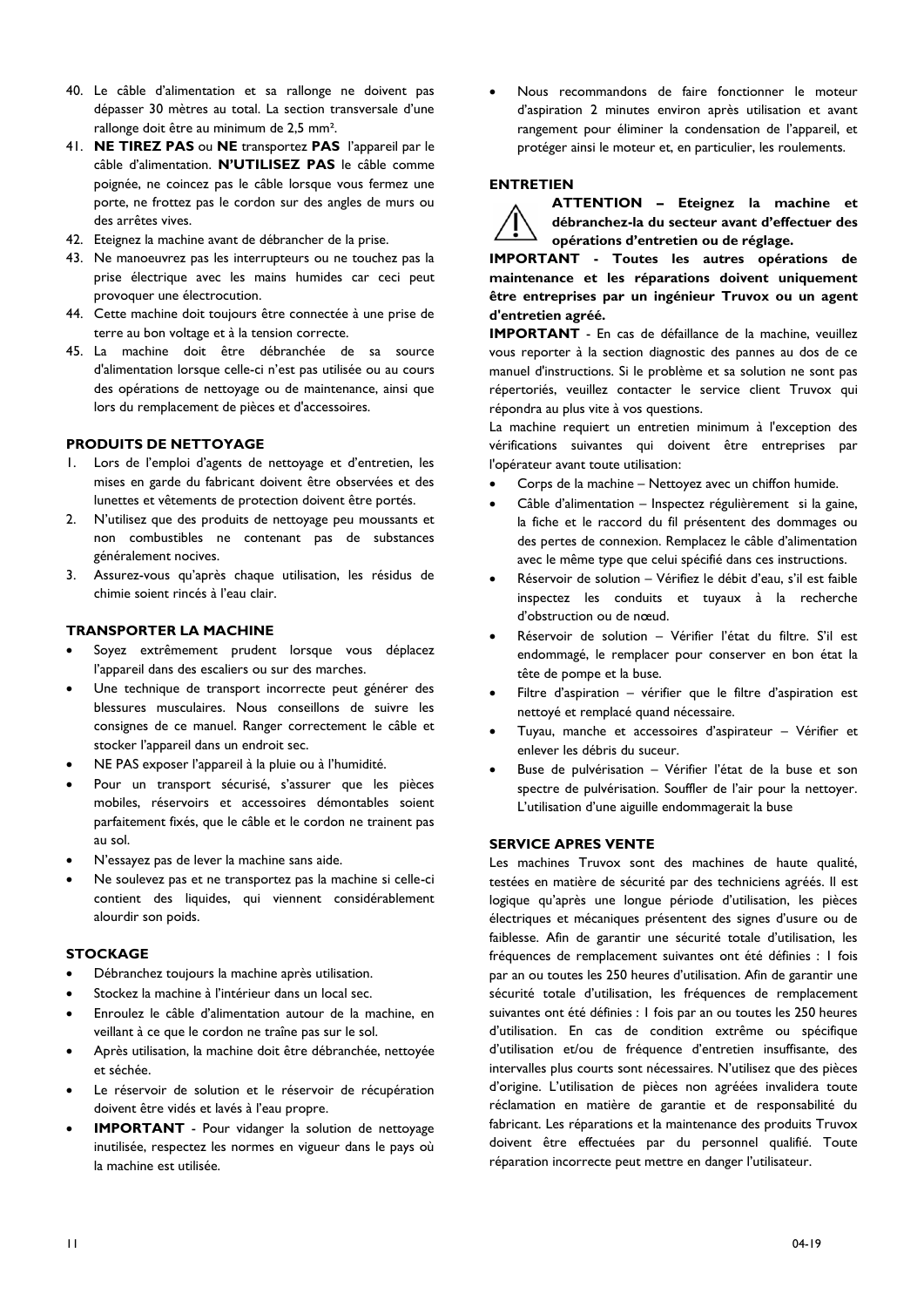#### **GARANTIE**

Votre produit est garanti pendant un an à compter de la date d'achat, ou de location-bail, contre les défauts des matériaux ou de main-d'oeuvre pendant sa fabrication. Durant la période de garantie, nous nous chargeons de réparer toute pièce défectueuse ou de la remplacer à nos frais, sous réserve des conditions suivantes:

#### **CONDITIONS**

- 1. Les réclamations présentées dans le cadre de la garantie doivent être accompagnées de la facture/contrat de vente émis au moment de la vente ou du numéro de série de la machine.
- 2. Pour toute réclamation dans le cadre de cette garantie, contactez le fournisseur auprès duquel le produit a été acheté, lequel prendra les mesures appropriées. Ne retournez pas le produit tout de suite car il pourrait subir des dommages lors du transport.
- 3. Ni Truvox ni son distributeur ne peuvent être tenus responsables en cas de perte accidentelle ou indirecte.
- 4. Cette garantie est régie par la législation en vigueur en Angleterre.
- 5. Cette garantie ne couvre pas :
	- L'entretien régulier, les réparations et le remplacement de pièces dû à l'usure.
	- Les dommages causés par accident, par un mauvais usage ou par négligence, ou encore par la fixation de pièces autres que celles de Truvox.
	- Les défauts de pièces autres que celles de Truvox, ou les réparations, modifications ou réglages réalisés par une personne autre qu'un ingénieur de Truvox ou un agent de service agréé.
	- Les coûts et risques de transport ayant un rapport direct ou indirect avec la garantie du produit.
	- Les produits consommables tels que les cables d'alimentation, les brosses, plateaux, courroies, filtres et jupes d'aspiration.

Cette garantie n'affecte pas vos droits légaux ni vos droits contre le fournisseur découlant des ventes ou du contrat d'achat. La politique de Truvox International Limited est une politique de développement continuel des produits et nous nous réservons le droit de changer les spécifications sans préavis.

#### **ACCESSOIRES**

|                                                           | HM10/HM10HD/HM20HD |
|-----------------------------------------------------------|--------------------|
| Canne Inox embout polyéthylène pour HM10                  | 93-0140-0000       |
| Canne Inox embout métal pour HM10HD et 20 HD              | 93-0141-0000       |
| Outil Polyéthylène pour surfaces hautes                   | 93-0142-0000       |
| Outil Métal pour surfaces hautes                          | 93-0143-0000       |
| Tuyau Inj / Extr 3 mètres pour Hydromist 10 / 10HD / 20HD | 93-0125-0000       |
| Sac de rangement tuyau et outil surfaces hautes           | 03-6029-0000       |

#### **DIAGNOSTIC DE PANNE**

Les vérifications suivantes de base peuvent être réalisées par l'opérateur. Si le problème persiste, merci de contacter votre revendeur :

| <b>Problème</b>                                           | Origine                                                    | <b>Solution</b>                                                                             |
|-----------------------------------------------------------|------------------------------------------------------------|---------------------------------------------------------------------------------------------|
| La pompe de pulvérisation et le<br>vide ne fonctionne pas | Mauvais voltage, prise électrique défaillante<br>$\bullet$ | Vérifier le fusible *, le câble d'alimentation, la<br>prise du câble et la prise de courant |
| La machine ne vaporise pas la<br>solution                 | Entendez-vous la pompe fonctionner?<br>$\bullet$           | Si non, merci de contacter votre revendeur<br>٠                                             |
|                                                           |                                                            | Si oui, voir ci-dessous                                                                     |
|                                                           | Le réservoir de solution est vide<br>٠                     | Remplir le réservoir de solution                                                            |
|                                                           | Le filtre de solution est bloqué<br>٠                      | Vérifiez que le filtre de solution ne soit pas<br>obstrué ou endommagé                      |
| La machine ne pulvérise pas la<br>solution uniformément   | La buse de pulvérisation est bloquée<br>$\bullet$          | Vérifier que le tuyau de pulvérisation et la<br>buse ne soient pas obstrués ou endommagés   |
|                                                           | Le filtre de solution est bloqué<br>$\bullet$              | Vérifiez que le filtre de solution ne soit pas<br>obstrué ou endommagé                      |
| Pas<br>de<br>puissance<br>assez<br>d'aspiration           | Le réservoir de récupération est plein.<br>٠               | Videz le réservoir de récupération.                                                         |
|                                                           | Tuyau ou coude bloqué                                      | Vérifier que le coude et le tuyau<br>ne soient<br>pas obstrués ou endommagés                |

\*Si le fusible saute à plusieurs reprises, la machine doit être contrôlée par un agent agréé.

### **MERCI DE VOUS REFERER A LA FIN DE CE MANUEL D'UTILISATION POUR LES INSTRUCTIONS EN PICTOGRAMME**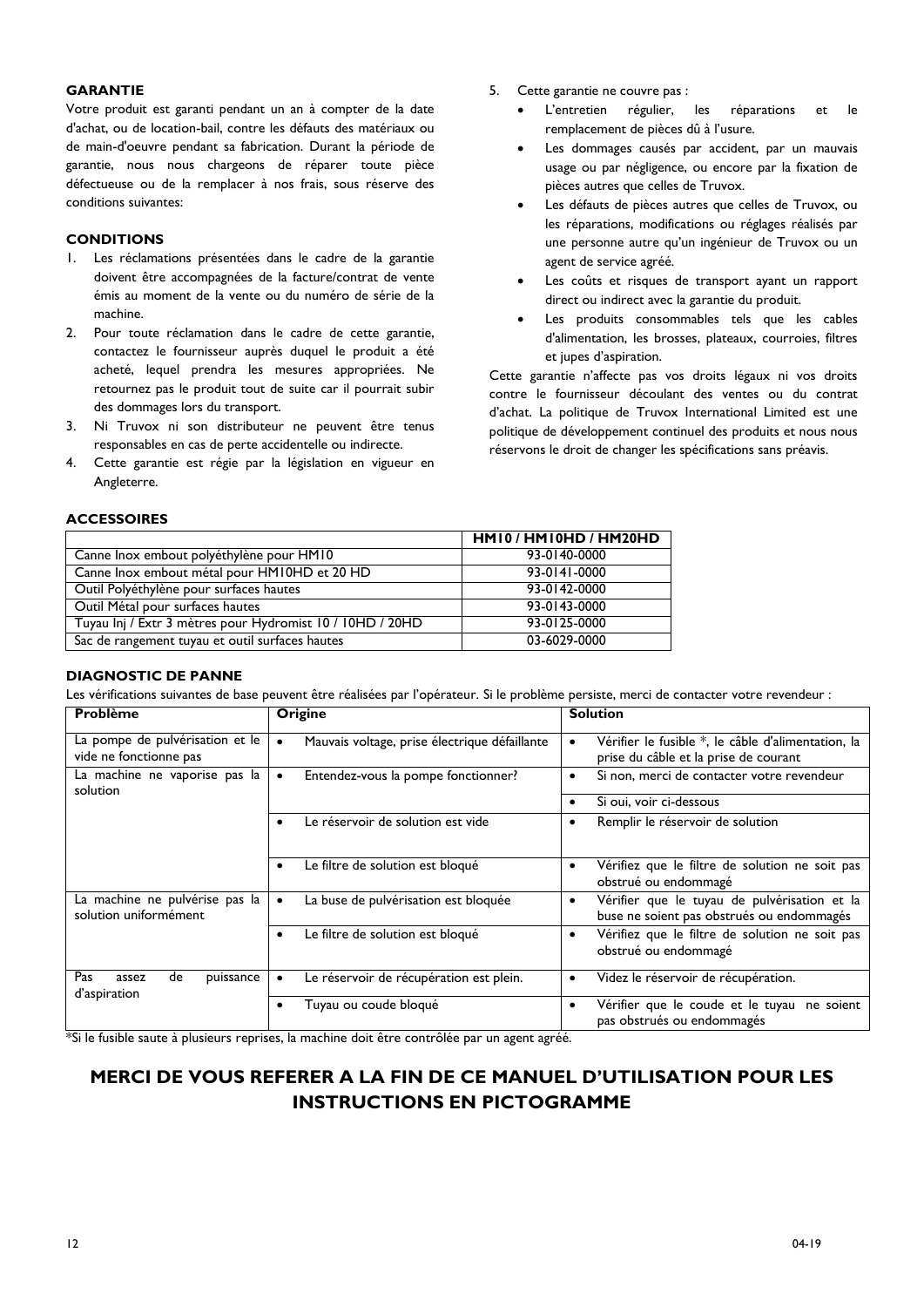